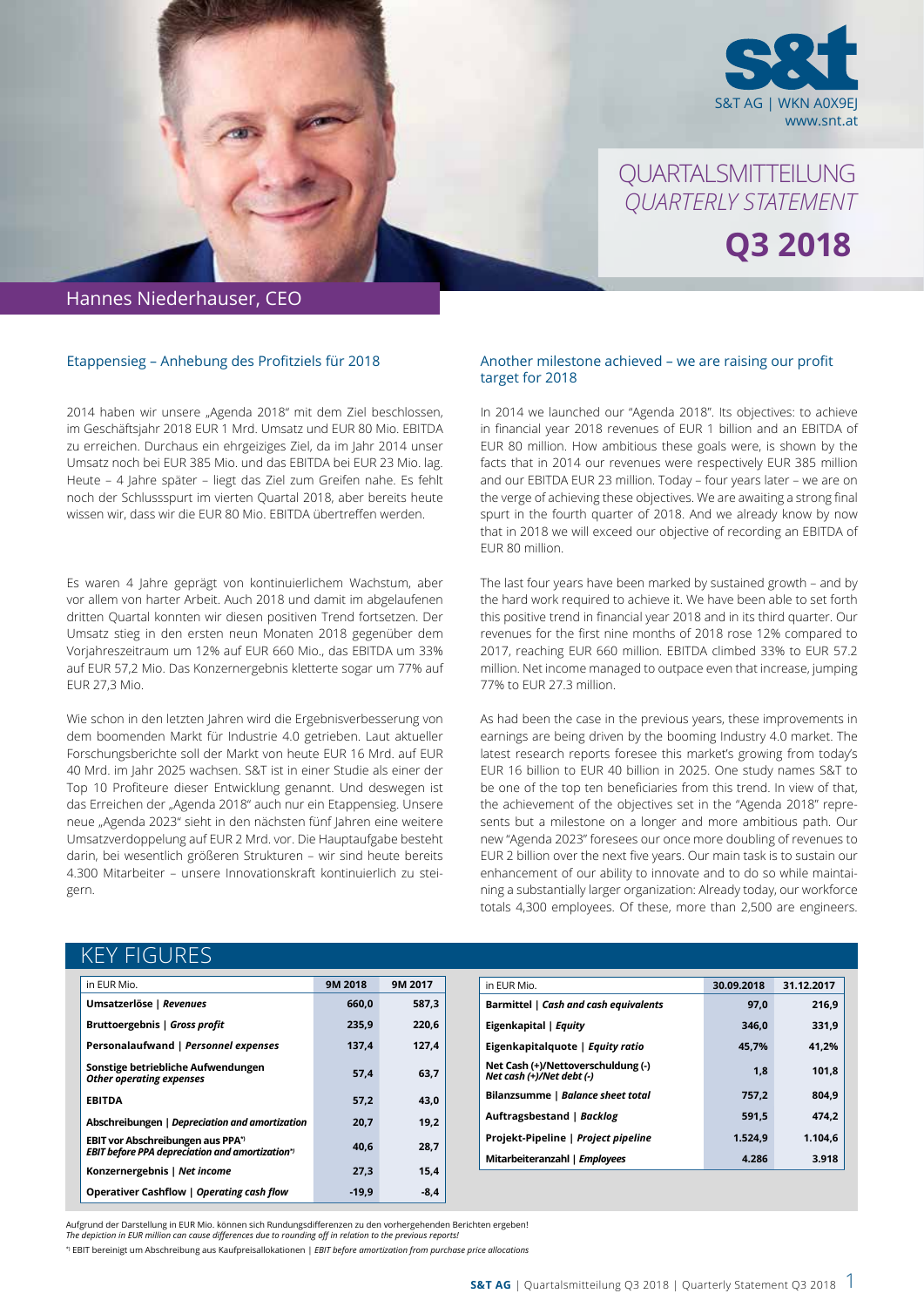Mit über 2.500 Ingenieuren sind wir bei den Forschungs- und Entwicklungskapazitäten in unserer Branche bereits führend. Nur wenn wir heute zukunftsweisende Technologien entwickeln, werden wir im Industrie 4.0-Markt weiter vorne mitmischen können und unser Umsatzziel von EUR 2 Mrd. in 2023 erreichen.

2018 ist für uns – wie schon die Jahre zuvor – ein sehr gutes Jahr. Wir gehen nunmehr davon aus, dass wir die geplanten Profite von EUR 80 Mio. (EBITDA) übertreffen werden und heben unsere Guidance auf mindestens EUR 88 Mio. an, wobei wir den Umsatz bei knapp unter EUR 1 Mrd. erwarten. Mit den Maßnahmen der "Agenda 2023" wollen wir unsere Umsätze bis 2023 auf EUR 2 Mrd. verdoppeln, während unsere Profitabilität (EBITDA) überproportional auf mehr als EUR 200 Mio. steigen soll.

Die Wachstumsgeschichte der S&T ist noch nicht vorbei – dies war erst die 1. Etappe!

Hannes Niederhauser CEO S&T AG

This gives us sector-leading research and development capabilities. The only way to stay at the forefront of the Industry 4.0 market and to achieve the objective set for 2023 of revenues of EUR 2 billion is to develop today the technologies of the future.

As had been the case in the previous years, 2018 is turning out to be a very good year for us. We are now expecting to exceed the initial profitability target of EUR 80 million (EBITDA). We are therefore increasing our guidance to at least EUR 88 million. We expect to realize in financial year 2018 revenues of almost EUR 1 billion. The measures comprising our "Agenda 2023" are being implemented in order to accomplish by 2023 the doubling of our revenues to EUR 2 billion. This rise is to be outpaced by that of our profitability (EBITDA), which is to increase to more than EUR 200 million.

S&T's story of growth is by no means over – what has been achieved is only its 1. stage!

Hannes Niederhauser CEO S&T AG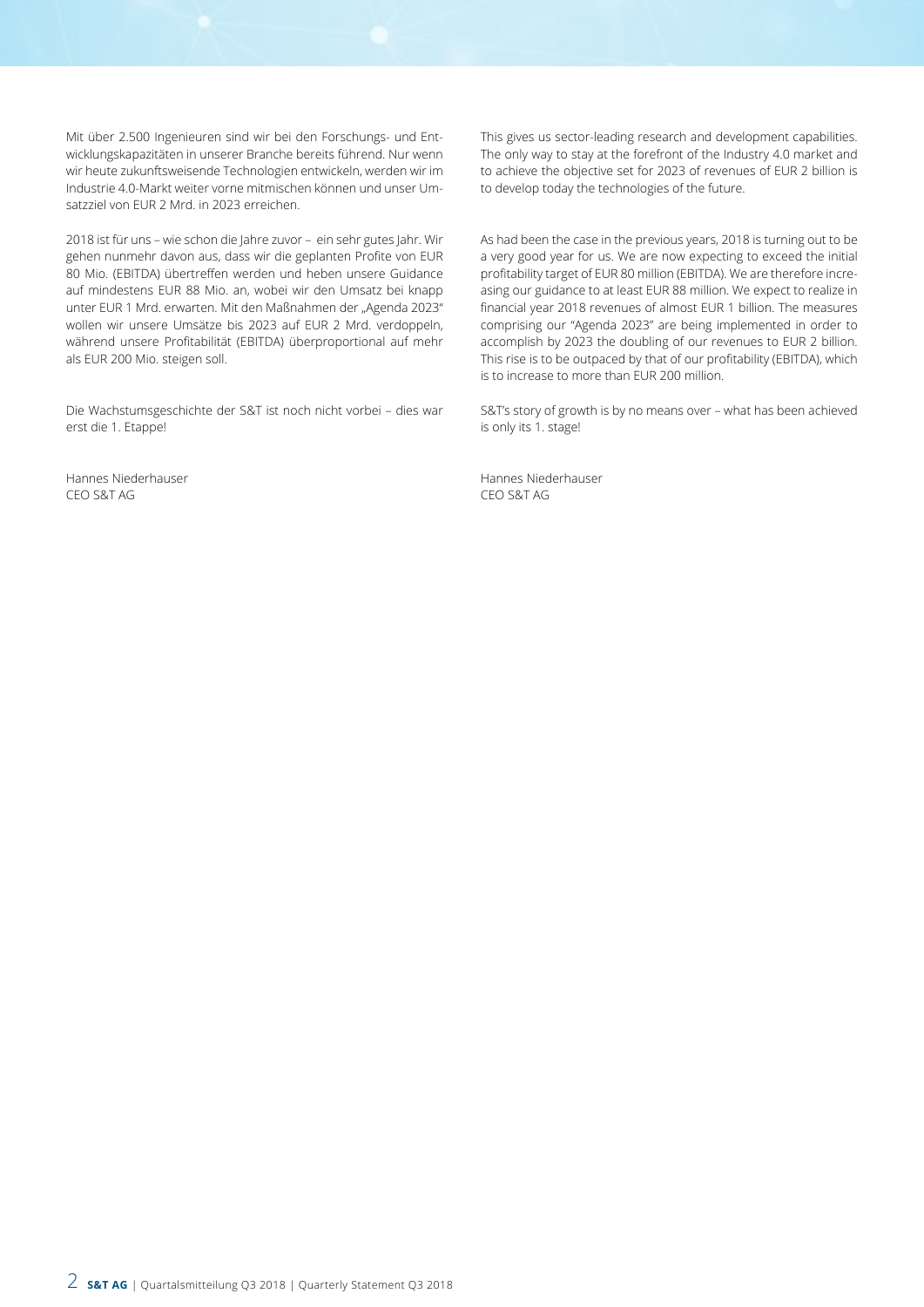## S&T AG nach neun Monaten mit weiterem Umsatz- und Ergebniswachstum

Auch im dritten Quartal 2018, und damit in den ersten neun Monaten des laufenden Geschäftsjahres, konnte die S&T Gruppe sowohl den Umsatz als auch die Profitabilität gegenüber dem Vorjahreszeitraum erneut steigern. Das Umsatzwachstum betrug rund 15% gegenüber dem dritten Quartal 2017 bzw. rund 12% gegenüber den ersten neun Monaten 2017. Gleichzeitig konnten auch die wesentlichen Ergebniskennziffern weiter erhöht und verbessert werden. Das EBITDA konnte im dritten Quartal 2018 mit knapp 30% abermals überproportional gesteigert werden, auf Sicht der ersten neun Monate 2018 betrug die Verbesserung rund 33%. Das Ziel des kontinuierlichen profitablen Umsatzwachstums wurde somit einmal mehr erfüllt.

Der Umsatz stieg gegenüber dem Vorjahreszeitraum 2017 von EUR 587,3 Mio. auf EUR 660,0 Mio., was zu einem Anstieg des Bruttoergebnisses von EUR 220,6 Mio. auf EUR 235,9 Mio. führte. Dies entspricht einer gegenüber dem Vorjahr leicht gesunkenen Bruttomarge von 35,7% (Vj.: 37,6%), was im Wesentlichen auf einen höheren Anteil von IT-Projekten mit geringerer Bruttomarge zurückzuführen ist.

Auf Grund des Umsatzwachstums, des gestiegenen Bruttoergebnisses und der weiterhin umgesetzten Optimierungsmaßnahmen, insbesondere in der Kontron Gruppe, konnte das EBITDA in den ersten neun Monaten 2018 auf EUR 57,2 Mio. (Vj.: EUR 43,0 Mio.) gesteigert werden. Die Aufwendungen für Abschreibungen, auch resultierend aus Kaufpreisallokationen sowie Abschreibungen auf aktivierte Entwicklungskosten und sonstige immaterielle Vermögenswerte, stiegen um 8% von EUR 19,2 Mio. im Vorjahr auf EUR 20,7 Mio. in den ersten neun Monaten des aktuellen Geschäftsjahres. Dies führte insgesamt zu einem Konzernergebnis von EUR 27,3 Mio. (Vj.: EUR 15,4 Mio.), was einem Anstieg um mehr als 77% gegenüber den ersten drei Quartalen in 2017 entspricht. Der Gewinn je Aktie stieg auf 40 Cent (Vj.: 24 Cent).

## S&T AG shows further growth in revenues and earnings after nine months

The S&T Group was able to further increase on a y-on-y basis its revenues and profitability in the third quarter of 2018 and thus in the first nine months of the current financial year. Revenues for the third quarter were up some 15% over those of the third quarter of 2017 and some 12% for the first nine months of 2018, as compared to those of the same period in 2017. This rise was accompanied by further increases and improvements in the key indicators of earnings. The EBITDA in the third quarter of 2018 saw an exceptional increase of nearly 30%, as compared to the previous year. The corresponding rise for the first nine months of 2018 was some 33%. S&T's objective of achieving sustained and sustainable profitable growth was thus once more accomplished.

Nine months revenues rose from the comparable period in 2017's EUR 587.3 million to 2018's EUR 660.0 million, which led to an increase in gross profit from 2017's EUR 220.6 million to 2018's EUR 235.9 million. This corresponds to a gross margin rate of 35.7% slightly less than the previous year's 37.6%. This modest decline is largely attributable to the greater share of IT projects with lower gross margins in the company's total revenues.

The growth in revenues and in gross profit joined with the effects of the optimization measures still being implemented – with these particularly involving the Kontron group – is causing S&T's EBITDA to rise in the first nine months of 2018 to EUR 57.2 million (PY: EUR 43.0 million). Depreciation and amortization – with these also ensuing from purchase price allocations and from amortization of capitalized development costs and of other intangible assets – rose 8%, going from EUR 19.2 million in the first nine months of 2017 to EUR 20.7 million in 2018. This yielded net income of EUR 27.3 million (PY: EUR 15.4 million), equivalent to a 77% rise over the first nine months of 2017. Earnings per share rose to 40 cents (PY: 24 cents).

Entwicklung der Segmente (in EUR Mio.):

Development of the segments (EUR million):

| 9M 2018                              | <b>IT Services</b> | IoT<br><b>Solutions</b>        | <b>Embedded</b><br>Systems | Gesamt<br><b>Total</b> |
|--------------------------------------|--------------------|--------------------------------|----------------------------|------------------------|
| Umsatzerlöse gesamt   Revenues total | 299.6              | 300,2                          | 122,8                      | 722,6                  |
| Innenumsatz   Internal revenues      | $-10.6$            | $-45.1$                        | $-6.9$                     | $-62,6$                |
| Umsatzerlöse   External revenues     | 289,0              | 255,1                          | 115,9                      | 660,0                  |
| <b>EBITDA</b>                        | 14,8               | 34,5                           | 7,9                        | 57,2                   |
| 9M 2017                              | <b>IT Services</b> | <b>IoT</b><br><b>Solutions</b> | <b>Embedded</b><br>Systems | Gesamt<br><b>Total</b> |
| Umsatzerlöse gesamt   Revenues total | 247.9              | 263,6                          | 132,0                      | 643,5                  |
| Innenumsatz   Internal revenues      | $-6,5$             | $-45,4$                        | $-4,3$                     | $-56,2$                |
| Umsatzerlöse   External revenues     | 241,5              | 218,2                          | 127,6                      | 587,3                  |
| <b>EBITDA</b>                        | 8,2                | 21,0                           | 13,8                       | 43,0                   |
| Q3 2018                              | <b>IT Services</b> | <b>IoT</b>                     | <b>Embedded</b>            | Gesamt                 |
|                                      |                    |                                |                            |                        |
|                                      |                    | <b>Solutions</b>               | <b>Systems</b>             | <b>Total</b>           |
| Umsatzerlöse gesamt   Revenues total | 99.6               | 114,9                          | 45,2                       | 259,7                  |
| Innenumsatz   Internal revenues      | $-3,6$             | $-15,5$                        | $-3,3$                     | $-22,4$                |
| Umsatzerlöse   External revenues     | 96,0               | 99,4                           | 41,9                       | 237,3                  |
| EBITDA                               | 5,2                | 12,8                           | 2,5                        | 20,5                   |
| Q3 2017                              | <b>IT Services</b> | <b>IoT</b><br><b>Solutions</b> | <b>Embedded</b><br>Systems | Gesamt<br><b>Total</b> |
| Umsatzerlöse gesamt   Revenues total | 91,2               | 92,0                           | 45,3                       | 228,5                  |
| Innenumsatz   Internal revenues      | $-3,3$             | $-17,5$                        | $-1,9$                     | $-22,6$                |
| Umsatzerlöse   External revenues     | 88,0               | 74,5                           | 43,4                       | 205,9                  |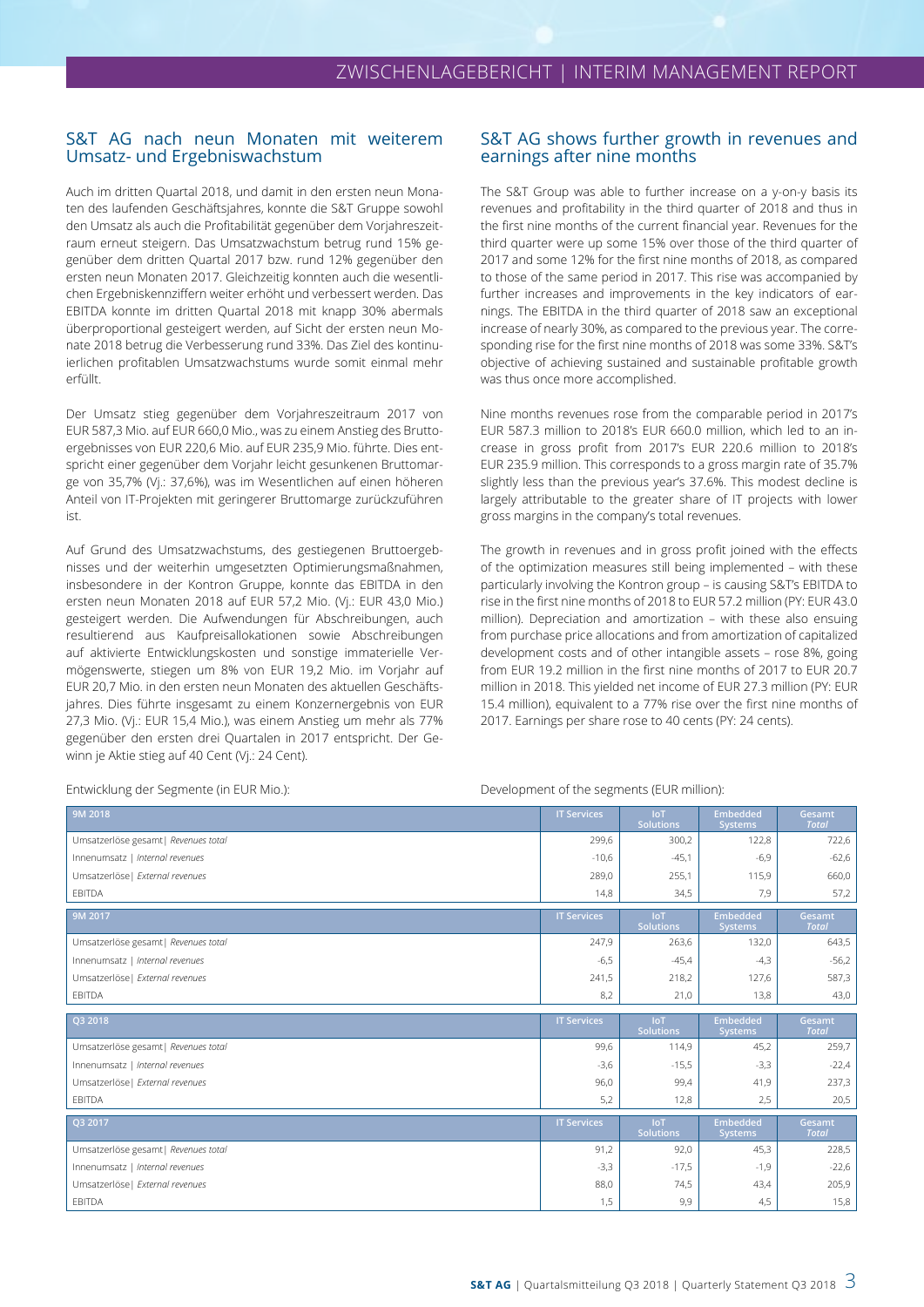In den ersten neun Monaten 2018 trug das Segment "IT Services" 43,8%, das Segment "IoT Solutions" 38,7% und das Segment "Embedded Systems" 17,5% zu den Umsatzerlösen bei. Das EBITDA des Segments "IT Services" stieg gegenüber dem Vorjahr von EUR 8.2 Mio. auf EUR 14.8 Mio. Im Segment "IoT Solutions" erhöhte sich das EBITDA von EUR 21,0 Mio. auf EUR 34,5 Mio. Auf das Segment "Embedded Systems" entfiel ein EBITDA von EUR 7,9 Mio. nach EUR 13,8 Mio. in den ersten neun Monaten 2017.

# Solide Vermögenslage, saisonal schwächerer operativer Cashflow

Die Vermögens- und Liquiditätslage ist nach neun Monaten des Geschäftsjahres 2018 unverändert positiv. Wesentliche Einflussfaktoren im dritten Quartal 2018 waren die Übernahme und Integration der exceet Gesellschaften, der Erwerb der nicht beherrschenden Anteile an der Kontron Canada Inc. und die damit im Zusammenhang stehende Sachkapitalerhöhung sowie saisonale Effekte: Zum 30. September 2018 betrug das Konzern-Eigenkapital EUR 346,0 Mio. und lag damit über dem Wert zum 31. Dezember 2017 (EUR 331,9 Mio.). Die Eigenkapitalquote stieg von 41,2% zum Jahresende 2017 auf 45,7% zum 30. September 2018 an. Die liquiden Mittel reduzierten sich zum 30. September 2018 auf EUR 97,0 Mio. (31. Dezember 2017: EUR 216,9 Mio.), was neben der Rückzahlung der Anleihe im Mai 2018 und der im Juni 2018 gezahlten Dividende insbesondere auf die im dritten Quartal 2018 erfolgte Kaufpreiszahlung und Tilgung übernommener Darlehen von rund EUR 30,8 Mio. für den Erwerb der exceet Gesellschaften zurückzuführen ist. Die kurz- und langfristigen Finanzierungsverbindlichkeiten reduzierten sich zum Quartalsende 2018 auf Grund von laufenden Kredittilgungen als auch der Rückzahlung der Anleihe auf EUR 95,2 Mio. (31. Dezember 2017: EUR 115,1 Mio.). Ferner wurde ein weiteres Darlehen über EUR 30 Mio. verlängert und gleichzeitig der Zinssatz auf die gesamte Laufzeit bis 2023 fixiert, sodass mittlerweile rund 2/3 aller Kreditfinanzierungen der S&T Gruppe einen fixen Zinssatz haben. Wie in den vorangegangenen Geschäftsjahren lag der operative Cashflow auf Grund saisonaler Effekte nach neun Monaten bei EUR -19,9 Mio. (Vj.: EUR -8,4 Mio). Der Personalstand auf Vollzeitäquivalentbasis stieg auf Grund der in der Berichtsperiode erfolgten Akquisitionen von 4.012 Mitarbeitern zum 30. Juni 2018 auf 4.286 Mitarbeiter zum 30. September 2018.

Of the total revenues in the first nine months of 2018, 43.8% stemmed from the "IT Services" segment, 38.7% from "IoT Solutions", and 17.5% from "Embedded Systems". The EBITDA earned by "IT Services" rose from 2017's EUR 8.2 million to EUR 14.8 million in 2018. The EBITDA achieved by "IoT Solutions" increased from EUR 21.0 million to EUR 34.5 million. Accruing to "Embedded Systems" was an EBITDA of EUR 7.9 million, as opposed to EUR 13.8 million in the first nine months of 2017.

## Solid assets, seasonally weak operating cash flow

S&T's assets and liquidity remain positive as of the first nine months of financial year 2018. Key events taking place in the third quarter of 2018 were the takeover and integration of the exceet companies, the acquisition of the non-controlling interests in Kontron Canada Inc. and the therewith related carrying out of the non-cash capital increase, and, as well, seasonal effects. As of September 30, 2018, consolidated equity came to EUR 346.0 million, up from December 31, 2017's EUR 331.9 million. The equity rate rose from the end of 2017's 41.2% to September 30, 2018's 45.7%. Liquid funds declined as of September 30, 2018 to EUR 97.0 million (December 31, 2017: EUR 216.9 million). This was caused by May 2018's repayment of the bond, by June 2018's payment of dividends, and, especially, by the payment of the purchase price for the acquisition and the repayment of loans taken over in the cause of the acquisition of the exceet companies of EUR 30.8 million in the third quarter of 2018. Ongoing repayments of credits and of the bond caused current and non-current financing liabilities to decline as of end of the third quarter of 2018 to EUR 95.2 million (December 31, 2017: EUR 115.1 million). In further moves, another loan – amounting to EUR 30 million – was extended with a fixed interest rate for its entire term, which is until 2023. This in turn means that some 2/3 of all loan-based financing of the S&T Group have fixed rates of interest. As had been the case in previous financial years, seasonal effects caused the operating cash flow for the first nine months of 2018 to amount to EUR. EUR -19.9 million (PY: EUR -8.4 million). The number of employees on full-time equivalent basis rose during the period under review, due to acquisitions, from 4,012 employees as of June 30, 2018 to 4,286 employees as of September 30, 2018.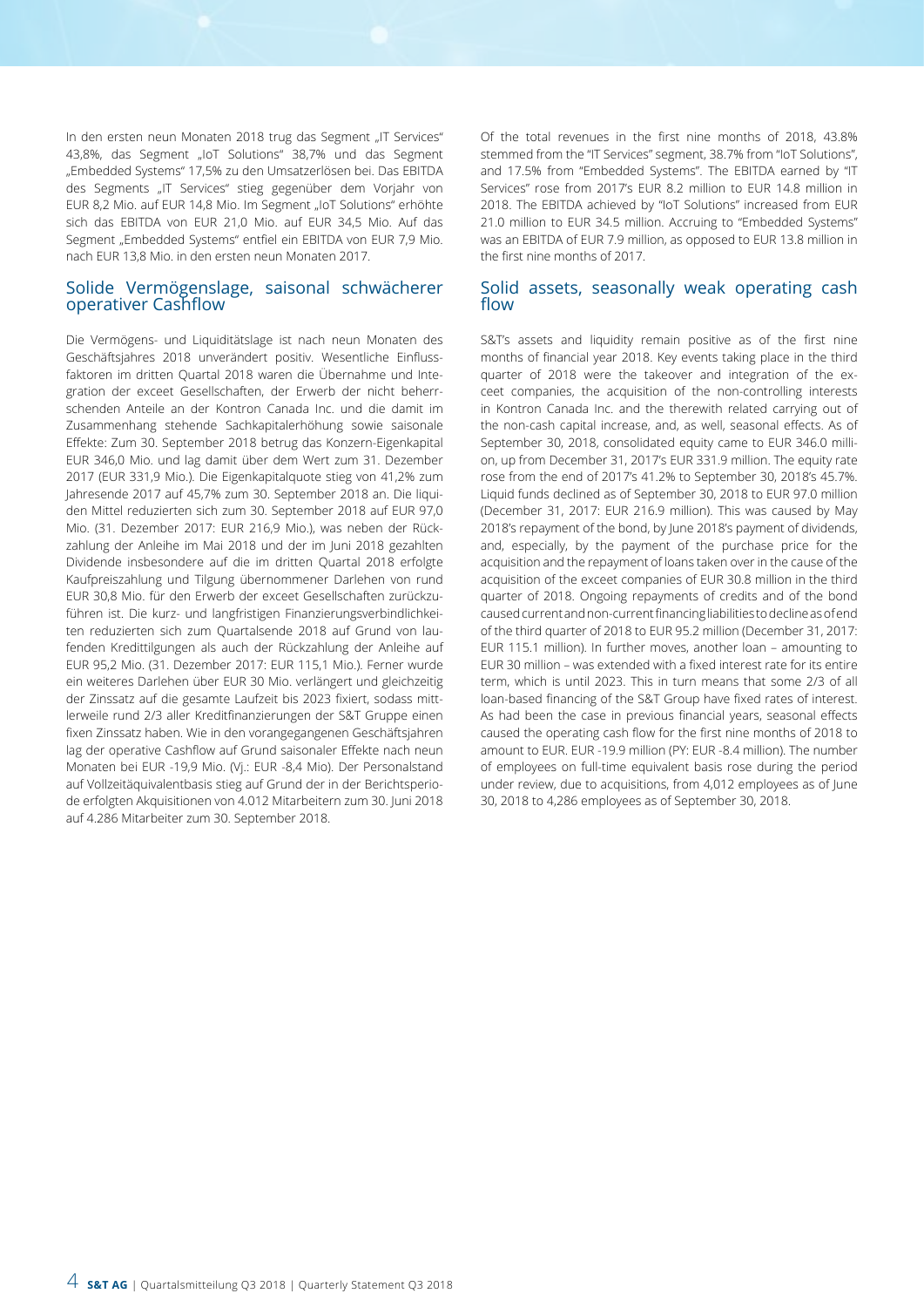# KONZERN-GEWINN- UND VERLUSTRECHNUNG | CONSOLIDATED INCOME STATEMENT

| Konzern-Gewinn- und Verlustrechnung<br><b>Consolidated income statement</b>                                                                                  | 9M 2018<br><b>TEUR</b> | 9M 2017<br><b>TEUR</b> | O3 2018<br><b>TEUR</b> | 03 2017<br><b>TEUR</b> |
|--------------------------------------------------------------------------------------------------------------------------------------------------------------|------------------------|------------------------|------------------------|------------------------|
| Umsatzerlöse   Revenues                                                                                                                                      | 659.981                | 587.339                | 237.315                | 205.907                |
| Aktivierte Entwicklungskosten   Capitalized development costs                                                                                                | 11.105                 | 9.391                  | 3.831                  | 3.216                  |
| Sonstige betriebliche Erträge   Other operating income                                                                                                       | 4.933                  | 4.021                  | 2.775                  | 491                    |
| Aufwendungen für Material und sonstige bezogene Leistungen<br>Expenses for materials and other services purchased                                            | $-424.075$             | $-366.716$             | $-156.190$             | $-131.253$             |
| Personalaufwand   Personnel expenses                                                                                                                         | $-137.351$             | $-127.384$             | $-48.718$              | $-39.799$              |
| Abschreibungen   Depreciation and amortization                                                                                                               | $-20.719$              | $-19.184$              | $-7.123$               | $-6.269$               |
| Sonstige betriebliche Aufwendungen   Other operating expenses                                                                                                | $-57.406$              | $-63.657$              | $-18.496$              | $-22.724$              |
| Ergebnis aus der betrieblichen Tätigkeit   Result from business operations                                                                                   | 36.468                 | 23.810                 | 13.394                 | 9.569                  |
| Finanzerträge   Finance income                                                                                                                               | 788                    | 310                    | 185                    | 138                    |
| Finanzaufwendungen   Finance expenses                                                                                                                        | $-4.551$               | $-5.040$               | $-1.144$               | $-1.602$               |
| Finanzergebnis   Financial result                                                                                                                            | $-3.763$               | $-4.730$               | $-959$                 | $-1.464$               |
| Anteil am Ergebnis assoziierter Unternehmen   Result from associated companies                                                                               |                        | $\mathbf{0}$           | $-3$                   | $\mathbf{0}$           |
| Ergebnis vor Ertragsteuern   Earnings before taxes                                                                                                           | 32.706                 | 19.080                 | 12.432                 | 8.105                  |
| Ertragsteuern   Income taxes                                                                                                                                 | $-5.384$               | $-3.685$               | $-2.330$               | $-1.864$               |
| Konzernergebnis   Net income                                                                                                                                 | 27.322                 | 15.395                 | 10.102                 | 6.241                  |
| Periodenergebnis zurechenbar den Anteilsinhabern ohne beherrschenden Einfluss<br>Results from the period attributable to owners of non-controlling interests | 1.731                  | 3.496                  | 755                    | $-812$                 |
| Periodenergebnis zurechenbar den Anteilsinhabern der Muttergesellschaft<br>Results from the period attributable to owners of interests in parent company     | 25.591                 | 11.899                 | 9.347                  | 7.053                  |
| Ergebnis je Aktie (unverwässert)   Earnings per share (undiluted)                                                                                            | 0.40                   | 0.24                   | 0,15                   | 0,14                   |
| Ergebnis je Aktie (verwässert)   Earnings per share (diluted)                                                                                                | 0,40                   | 0,23                   | 0,14                   | 0,14                   |
| Durchschnittlich im Umlauf befindliche Aktien in Tausend (unverwässert)<br>Average number of shares in circulation (in thousands, undiluted)                 | 63.741                 | 49.402                 | 64.119                 | 48.966                 |
| Durchschnittlich im Umlauf befindliche Aktien in Tausend (verwässert)<br>Average number of shares in circulation (in thousands, diluted)                     | 64.029                 | 50.029                 | 64.186                 | 49.604                 |
| Anzahl Aktien zum Stichtag in Tausend   Number of shares as of balance sheet date (in thousands)                                                             | 63.911                 | 50.918                 | 63.911                 | 49.038                 |

| Konzern-Gesamtperiodenerfolgsrechnung<br><b>Statement of other comprehensive income</b>                                                                                                        | 9M 2018<br><b>TEUR</b> | 9M 2017<br><b>TEUR</b> | 03 2018<br><b>TEUR</b> | 03 2017<br><b>TEUR</b> |
|------------------------------------------------------------------------------------------------------------------------------------------------------------------------------------------------|------------------------|------------------------|------------------------|------------------------|
| Konzernergebnis   Net income                                                                                                                                                                   | 27.322                 | 15.395                 | 10.102                 | 6.241                  |
| Beträge, die nicht in die Gewinn- und Verlustrechnung umgegliedert werden<br>Items that will not be reclassified to profit or loss                                                             |                        |                        |                        |                        |
| Neubewertungen gemäß IAS 19   Remeasurement according to IAS 19<br>Gewinne(+)/Verluste(-) aus Neubewertung   Gains(+)/losses(-) from remeasurement                                             | $-28$                  | $\Omega$               |                        | $\Omega$               |
| Beträge, die ggf. in künftigen Perioden in die Gewinn- und Verlustrechnung umgegliedert werden<br>Items that may be subsequently reclassified to profit or loss                                |                        |                        |                        |                        |
| Unrealisierte Gewinne/Verluste aus der Währungsumrechnung<br>Unrealized gains/losses from currency translation                                                                                 | 942                    | $-6.641$               | 492                    | $-2.604$               |
| Unrealisierte Gewinne/Verluste aus der Zeitwertbewertung von Wertpapieren zur Veräußerung verfügbar<br>Unrealized gains/losses from measurement at fair value of available for sale securities | $\Omega$               | $\Omega$               | $-3$                   | $\Omega$               |
|                                                                                                                                                                                                | 942                    | $-6.641$               | 489                    | $-2.604$               |
| Sonstiges Ergebnis   Other comprehensive income                                                                                                                                                | 914                    | $-6.641$               | 490                    | $-2.604$               |
| Konzern-Gesamtperiodenerfolg   Total comprehensive income                                                                                                                                      | 28.236                 | 8.754                  | 10.592                 | 3.637                  |
| davon entfallen auf   of which attributable to                                                                                                                                                 |                        |                        |                        |                        |
| Anteilsinhaber ohne beherrschenden Einfluss   Owners of non-controlling interests                                                                                                              | 1.752                  | 696                    | 422                    | $-412$                 |
| Anteilsinhaber der Muttergesellschaft   Owners of interests in parent company                                                                                                                  | 26.484                 | 8.058                  | 10.170                 | 4.049                  |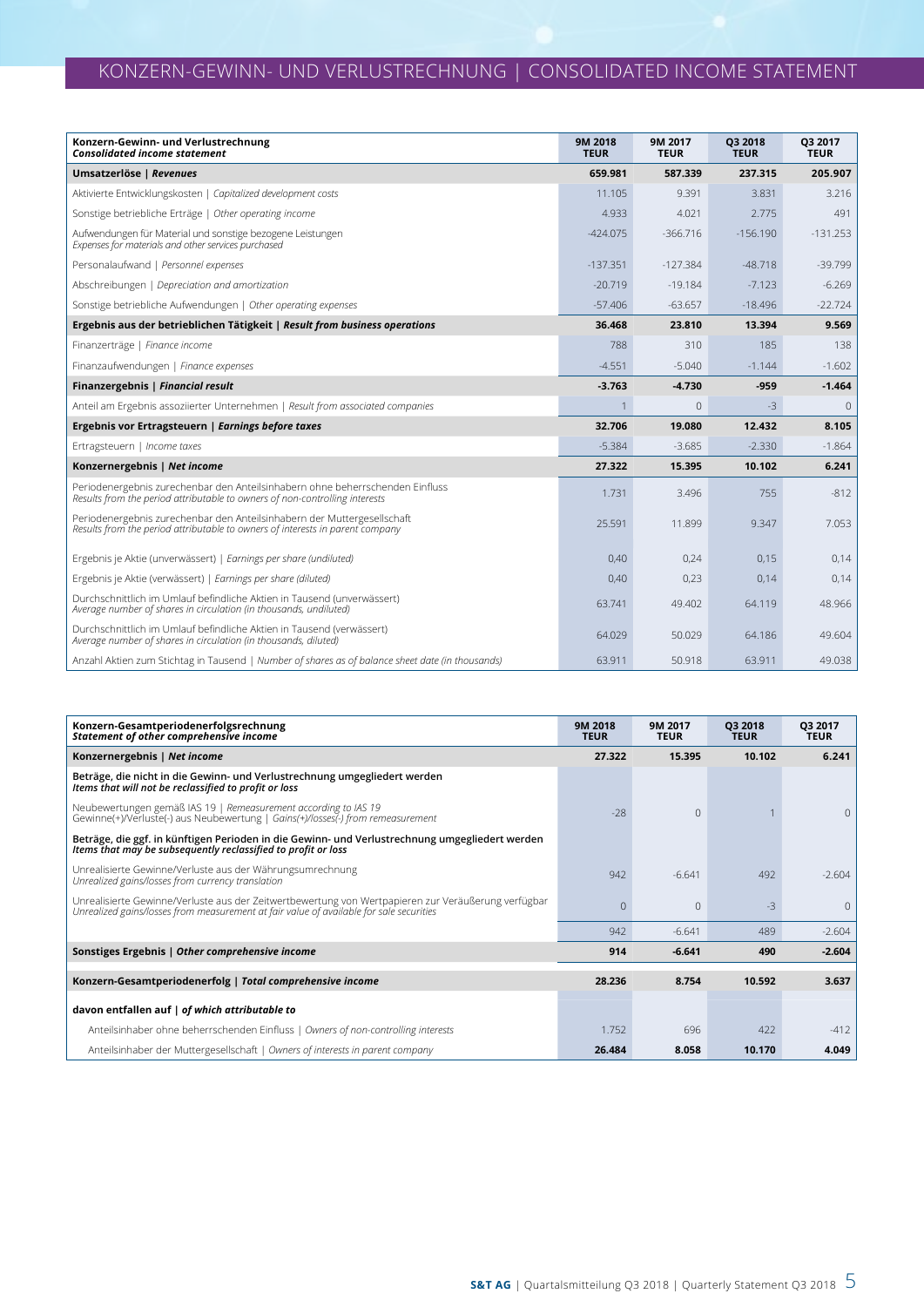# KONZERN-BILANZ | CONSOLIDATED BALANCE SHEET

| VERMÖGEN   Assets                                                                    | 30.09.2018<br><b>TEUR</b> | 31.12.2017<br><b>TEUR</b> |
|--------------------------------------------------------------------------------------|---------------------------|---------------------------|
| Langfristige Vermögenswerte   Non-current assets                                     |                           |                           |
| Sachanlagen   Property, plant and equipment                                          | 36.011                    | 31.871                    |
| Immaterielle Vermögenswerte   Intangible assets                                      | 206.303                   | 189.929                   |
| Anteile an assoziierten Unternehmen   Investments in associated companies            | 317                       | 316                       |
| Finanzielle Vermögenswerte   Financial assets                                        | 14.045                    | 17.258                    |
| Latente Steuern   Deferred taxes                                                     | 26,772                    | 28.610                    |
|                                                                                      | 283.448                   | 267.984                   |
| Kurzfristige Vermögenswerte   Current assets                                         |                           |                           |
| Vorräte   Inventories                                                                | 150.154                   | 104.016                   |
| Forderungen aus Lieferungen und Leistungen   Trade accounts receivable               | 164.765                   | 171.058                   |
| Vertragsvermögenswerte aus Kundenverträgen   Contract assets from customer contracts | 4.268                     | 1.346                     |
| Sonstige Forderungen und Vermögenswerte   Other receivables and assets               | 57.562                    | 43.519                    |
| Liquide Mittel   Cash and cash equivalents                                           | 96.986                    | 216.946                   |
|                                                                                      | 473.735                   | 536.885                   |
| SUMME VERMÖGEN   Total assets                                                        | 757.183                   | 804.869                   |

| <b>EIGENKAPITAL UND SCHULDEN   Equity and liabilities</b>                                                                               | 30.09.2018<br><b>TEUR</b> | 31.12.2017<br><b>TEUR</b> |
|-----------------------------------------------------------------------------------------------------------------------------------------|---------------------------|---------------------------|
| Konzerneigenkapital   Equity                                                                                                            |                           |                           |
| Gezeichnetes Kapital   Subscribed capital                                                                                               | 63.911                    | 63.442                    |
| Geleistete Einlagen zur Durchführung einer Sachkapitalerhöhung   Contribution in kind to carry out a capital increase                   | 50.893                    | $\Omega$                  |
| Kapitalrücklage   Capital reserves                                                                                                      | 130.192                   | 167.789                   |
| Angesammelte Ergebnisse   Accumulated results                                                                                           | 96.819                    | 79.529                    |
| Sonstige Eigenkapitalbestandteile   Other reserves                                                                                      | $-4.761$                  | $-5.654$                  |
| Auf die Anteilsinhaber der Muttergesellschaft entfallendes Eigenkapital<br>Equity attributable to owners of interests in parent company | 337.054                   | 305.106                   |
| Anteile ohne beherrschenden Einfluss   Non-controlling interests                                                                        | 8.901                     | 26.745                    |
|                                                                                                                                         | 345.955                   | 331.851                   |
| Langfristige Schulden   Non-current liabilities                                                                                         |                           |                           |
| Langfristige finanzielle Verbindlichkeiten   Non-current financial liabilities                                                          | 60.240                    | 68.694                    |
| Sonstige langfristige Verbindlichkeiten   Other non-current liabilities                                                                 | 26.863                    | 35.219                    |
| Latente Steuern   Deferred taxes                                                                                                        | 10.008                    | 9.465                     |
| Rückstellungen   Provisions                                                                                                             | 19.488                    | 21.219                    |
|                                                                                                                                         | 116.599                   | 134.597                   |
| Kurzfristige Schulden   Current liabilities                                                                                             |                           |                           |
| Kurzfristige finanzielle Verbindlichkeiten   Current financial liabilities                                                              | 34.947                    | 46.440                    |
| Verbindlichkeiten aus Lieferungen und Leistungen   Trade accounts payable                                                               | 127.163                   | 154.801                   |
| Vertragsverpflichtungen aus Kundenverträgen   Contract liabilities from customer contracts                                              | 385                       | 73                        |
| Rückstellungen   Provisions                                                                                                             | 24.777                    | 36.680                    |
| Sonstige kurzfristige Verbindlichkeiten   Other current liabilities                                                                     | 107.357                   | 100.427                   |
|                                                                                                                                         | 294.629                   | 338.421                   |
| SUMME EIGENKAPITAL UND SCHULDEN   Total equity and liabilities                                                                          | 757.183                   | 804.869                   |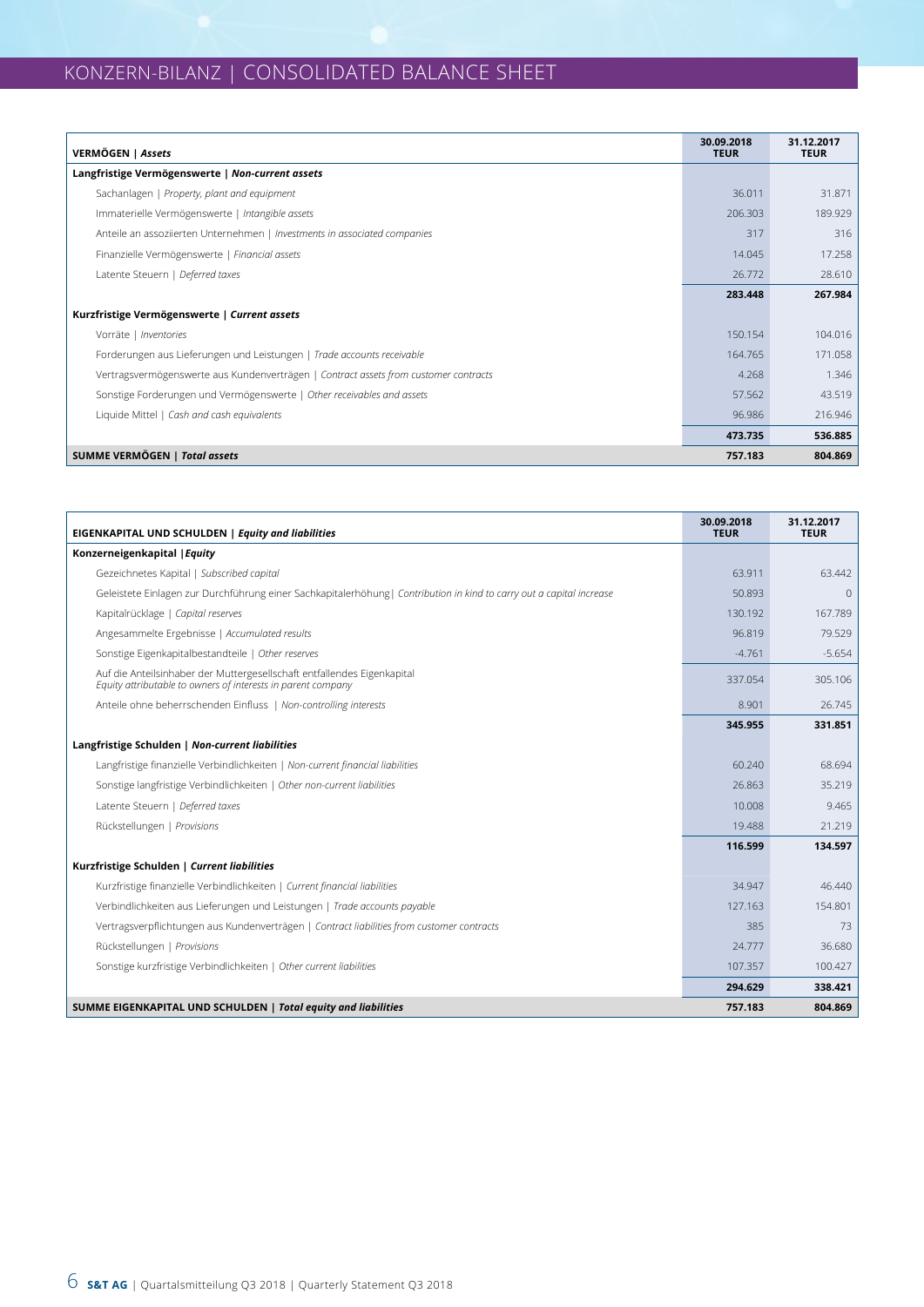# KONZERN-GELDFLUSSRECHNUNG | CONSOLIDATED CASH FLOW STATEMENT

| KONZERN-GELDFLUSSRECHNUNG   Consolidated cash flow statement                                                                                                                                                                                                | 9M 2018<br><b>TEUR</b> | 9M 2017<br><b>TEUR</b> | Q3 2018<br><b>TEUR</b> | Q3 2017<br><b>TEUR</b> |
|-------------------------------------------------------------------------------------------------------------------------------------------------------------------------------------------------------------------------------------------------------------|------------------------|------------------------|------------------------|------------------------|
| Konzern-Cashflow aus operativer Tätigkeit   Cash flow from operating activities                                                                                                                                                                             |                        |                        |                        |                        |
| Ergebnis vor Ertragssteuern   Earnings before taxes                                                                                                                                                                                                         | 32.705                 | 19.080                 | 12.431                 | 8.105                  |
| Abschreibungen   Depreciation and amortization                                                                                                                                                                                                              | 20.719                 | 19.184                 | 7.123                  | 6.269                  |
| Zinsaufwendungen   Interest expenses                                                                                                                                                                                                                        | 4.551                  | 5.040                  | 1.143                  | 1.602                  |
| Zinserträge und Erträge aus dem Abgang von Finanzanlagen<br>Interest and other income from the disposal of financial assets                                                                                                                                 | $-787$                 | $-310$                 | $-184$                 | $-138$                 |
| Anteil Ergebnis von assoziierten Unternehmen   Result from associated companies                                                                                                                                                                             | $-1$                   | 0                      | 3                      | $\mathbf{0}$           |
| Zunahme/Abnahme der Rückstellungen   Increase/decrease of provisions                                                                                                                                                                                        | $-8.037$               | $-16.890$              | $-4.927$               | $-8.640$               |
| Gewinne/Verluste aus dem Abgang von langfristigen nicht-finanziellen Vermögenswerten<br>Gains/losses from the disposal of non-current non-financial assets                                                                                                  | $-546$                 | $-20$                  | $-27$                  | $-5$                   |
| Veränderung von Vorräten   Changes in inventories                                                                                                                                                                                                           | $-23.154$              | $-21.221$              | $-11.334$              | $-14.363$              |
| Veränderung von Forderungen aus Lieferungen und Leistungen sowie Vertragsvermögenswerten<br>Changes in trade accounts receivable and contract assets                                                                                                        | 14.773                 | 33.266                 | $-6.270$               | $-2.896$               |
| Veränderung von sonstigen Forderungen und Vermögenswerten   Changes in other receivables and assets                                                                                                                                                         | $-7.030$               | $-3.602$               | 4.793                  | 3.718                  |
| Veränderung von Verbindlichkeiten aus Lieferungen und Leistungen sowie Vertragsverpflichtungen<br>Changes in trade accounts payable and contract liabilities                                                                                                | $-38.039$              | $-25.407$              | $-2.575$               | 1.543                  |
| Veränderung von sonstigen Verbindlichkeiten   Changes in other liabilities                                                                                                                                                                                  | $-10.703$              | $-9.883$               | $-1.615$               | $-1.442$               |
| Sonstige nicht zahlungswirksame Erträge und Aufwendungen   Other non-cash income and expenses                                                                                                                                                               | $-956$                 | $-1.536$               | $-2.170$               | 2.926                  |
| Aus laufender Geschäftstätigkeit erwirtschaftete Zahlungsmittel I Cash and cash equivalents from operations                                                                                                                                                 | $-16.505$              | $-2.299$               | $-3.609$               | $-3.321$               |
| Gezahlte Ertragssteuern   Income taxes paid                                                                                                                                                                                                                 | $-3.412$               | $-6.073$               | $-389$                 | $-464$                 |
| Netto-Geldfluss aus der operativen Tätigkeit   Net cash flow from operating activities                                                                                                                                                                      | $-19.917$              | $-8.372$               | $-3.998$               | $-3.785$               |
| Konzern-Cashflow aus der Investitionstätigkeit   Cash flow from investing activities                                                                                                                                                                        |                        |                        |                        |                        |
| Erwerb von Ifr. nicht-finanziellen Vermögenswerten   Purchase of non-current non-financial assets                                                                                                                                                           | $-18.168$              | $-16.157$              | $-6.889$               | $-5.554$               |
| Erwerb von Finanzinstrumenten   Purchase of financial instruments                                                                                                                                                                                           | $-30$                  | 0                      | $\overline{2}$         | $\mathbf{0}$           |
| Erlöse aus dem Verkauf von Ifr. nicht-finanziellen Vermögenswerten<br>Proceeds from sale of non-current non-financial assets                                                                                                                                | 856                    | 316                    | 92                     | 91                     |
| Ein-/Auszahlung für Finanzinstrumente   Disposal/purchase of financial instruments                                                                                                                                                                          | 691                    | $-254$                 | 263                    | $-375$                 |
| Ein-/Auszahlungen für den Erwerb von Tochterunternehmen abzüglich übernommener Zahlungsmittel und<br>zuzüglich übernommener Kontokorrentverbindlichkeiten<br>Payment to acquire subsidiaries less cash assumed and plus current account liabilities assumed | $-28.373$              | $-9.713$               | $-24.140$              | $-4.078$               |
| Einzahlungen aus dem Verkauf von Tochterunternehmen abzüglich abgegangener Zahlungsmittel und                                                                                                                                                               | $\mathbf{0}$           | $-172$                 | $\overline{0}$         | $-172$                 |
| zuzüglich abgegangener Kontokorrentverbindlichkeiten<br>Proceeds from sale of subsidiaries less cash disposed and plus current account liabilities disposed                                                                                                 |                        |                        |                        |                        |
| Erwerb Anteile an assoziierten Unternehmen   Purchase of shares in associated companies                                                                                                                                                                     | $\mathbf{0}$           | $-280$                 | 0                      | $-280$                 |
| Zinseinnahmen   Interest income                                                                                                                                                                                                                             | 531                    | 196                    | 89                     | 78                     |
| Netto-Geldfluss aus Investitionstätigkeit   Net cash flow from investing activities                                                                                                                                                                         | $-44.493$              | $-26.064$              | $-30.583$              | $-10.290$              |
| Konzern-Cashflow aus der Finanzierungstätigkeit   Cash flow from financing activities                                                                                                                                                                       |                        |                        |                        |                        |
| Aufnahme Finanzverbindlichkeiten   Increase in financial liabilities                                                                                                                                                                                        | 1.824                  | 52.912                 | $-27$                  | 21.540                 |
| Rückzahlung Finanzverbindlichkeiten   Decrease in financial liabilities                                                                                                                                                                                     | $-44.179$              | $-34.462$              | $-13.747$              | $-3.396$               |
| Gezahlte Zinsen   Interests paid                                                                                                                                                                                                                            | $-3.703$               | $-4.869$               | $-735$                 | $-1.159$               |
| Auszahlungen aus Erwerb von nicht beherrschenden Anteilen   Acquisition of non-controlling interests                                                                                                                                                        | $-7.114$               | 0                      | $-116$                 | $\mathbf 0$            |
| Dividenden an Anteile ohne beherrschenden Einfluss   Dividends to owners of non-controlling interests                                                                                                                                                       | $\mathbf{0}$           | $-2.368$               | $\overline{0}$         | $-32$                  |
| Dividenden an die Anteilsinhaber der Muttergesellschaft   Dividends to owners of interest in parent company                                                                                                                                                 | $-8.301$               | $-4.893$               | 0                      | $-4.893$               |
| Kapitalerhöhung (abzüglich Transaktionskosten)   Capital increase (less transaction costs)                                                                                                                                                                  | 1.237                  | 513                    | 919                    | $-19$                  |
| Netto-Geldfluss aus der Finanzierungstätigkeit   Net cash flow from financing activities                                                                                                                                                                    | $-60.236$              | 6.833                  | $-13.706$              | 12.041                 |
| Wechselkursveränderungen   Changes in exchange rates                                                                                                                                                                                                        | 77                     | $-140$                 | 856                    | $-619$                 |
| Veränderung des Finanzmittelbestandes   Changes in financial funds                                                                                                                                                                                          | -124.569               | $-27.743$              | -47.431                | $-2.653$               |
| Finanzmittelbestand zu Beginn der Berichtsperiode<br>Financial funds as of the beginning of the reporting period                                                                                                                                            | 200.769                | 103.801                | 123.631                | 78.711                 |
| Finanzmittelbestand am Ende der Berichtsperiode<br>Financial funds as of the end of the reporting period                                                                                                                                                    | 76.200                 | 76.058                 | 76.200                 | 76.058                 |
| Kontokorrentverbindlichkeiten   Overdrafts                                                                                                                                                                                                                  | 16.954                 | 16.401                 | 16.954                 | 16.401                 |
| Guthaben bei Kreditinstituten mit Verfügungsbeschränkung   Restricted-disposition credit balances at banks                                                                                                                                                  | 3.832                  | 2.839                  | 3.832                  | 2.839                  |
| Liquide Mittel gesamt   Total cash and cash equivalents                                                                                                                                                                                                     | 96.986                 | 95.298                 | 96.986                 | 95.298                 |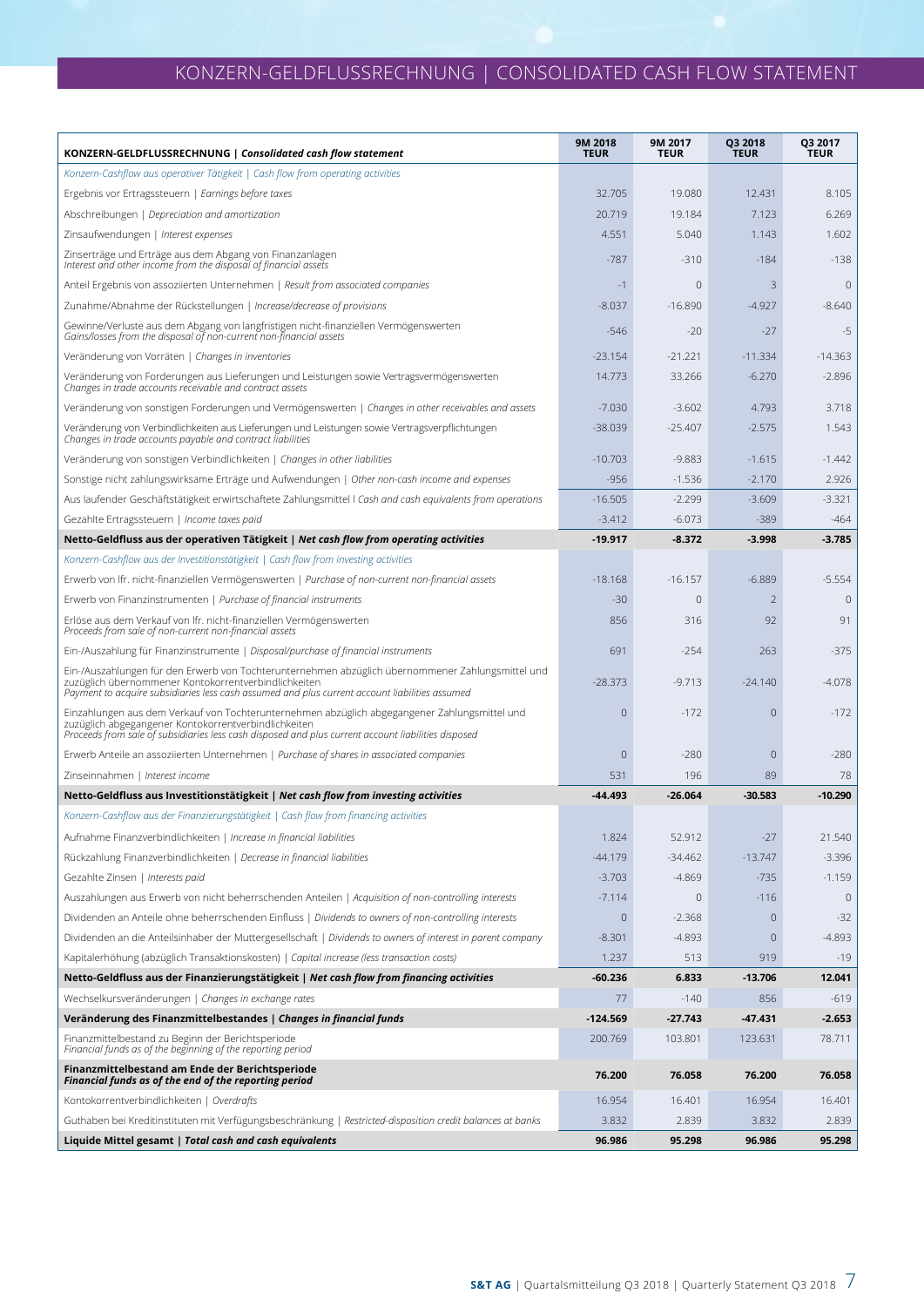#### **Konsolidierungskreis**

Der Konzernabschluss umfasst die S&T AG und alle Tochtergesellschaften, an denen die S&T AG unmittelbar oder mittelbar die Kontrolle ausübt. In den ersten neun Monaten des Geschäftsjahres 2018 hat sich die Anzahl der vollkonsolidierten Unternehmen wie folgt entwickelt:

#### **Group of consolidated companies**

Comprised in the consolidated financial statements are S&T AG and all subsidiaries upon which S&T AG directly or indirectly exerts control. The number of companies fully consolidated in the Group developed as follows during the first nine months of financial year 2018:

| Konzerngesellschaften (Anzahl)   Group companies (number)                                                                   | 2018 |
|-----------------------------------------------------------------------------------------------------------------------------|------|
| Anzahl der voll konsolidierten Gesellschaften zum 1. Jänner   Number of fully-consolidated companies as of January 1        | 65   |
| Gründungen   Companies founded                                                                                              |      |
| Verschmelzungen von Konzerngesellschaften   Merger of group companies                                                       | $-6$ |
| Unternehmenserwerbe   Companies acquired                                                                                    |      |
| Anzahl der voll konsolidierten Gesellschaften zum 30. September   Number of fully-consolidated companies as of September 30 |      |

#### Veränderung des Konsolidierungskreises 2018

Im Dezember 2017 hat die S&T Mold srl, Chisinau, Moldawien, die S&T IT Technology srl, Chisinau, Moldawien gegründet. Die S&T Mold srl hält 100% an der S&T IT Technology srl. Die Eintragung der Gesellschaft im Firmenregister erfolgte im Dezember 2017. Die operative Geschäftstätigkeit der S&T IT Technology srl begann mit Anfang 2018, ab diesem Zeitpunkt wird die Gesellschaft in den Konzernabschluss der S&T AG einbezogen. Die Gesellschaft ist im Bereich der Softwareentwicklung tätig.

#### Erwerb des Geschäftsbereiches "International Carrier Business"

Am 4. April 2018 hat die S&T AG einen Kaufvertrag mit der Kapsch CarrierCom AG, Wien, Österreich, betreffend dem Erwerb des Geschäftsbereiches "International Carrier Business" unterfertigt. Der übernommene Geschäftsbereich erbringt IT-Dienstleistungen für Mobilfunk- bzw. Telekommunikationsunternehmen. Im Zuge der Transaktion wurden jeweils 100% der Geschäftsanteile an der Foreign Trade Unitary Enterprise "Kapsch", Minsk, Weißrussland, Kapsch DOOEL, Skopje, Mazedonien, Kapsch CarrierCom d.o.o., Zagreb, Kroatien, Kapsch d.o.o., Ljubljana, Slowenien, Kapsch D.O.O. Belgrad, Serbien, und Kapsch EOOD, Sofia, Bulgarien, übernommen. Des Weiteren wurde der Geschäftsbereich in Österreich im Zuge eines Asset-Deals übertragen.

Der ausschließlich fixe Barkaufpreis für den Anteilserwerb beträgt TEUR 631 und setzt sich aus dem Barkaufpreis für den Erwerb der im Rahmen der Transaktion übernommenen Geschäftsanteile abzüglich einer Zahlung des Veräußerers an die S&T für die Übernahme der Reinvermögenswerte des Geschäftsbereiches in Österreich zusammen.

Die erworbenen Vermögenswerte und Schulden wurden im Rahmen der Erstkonsolidierung im Konzernabschluss mit folgenden vorläufigen beizulegenden Zeitwerten erfasst:

#### Changes in 2018 in companies consolidated in the Group

In December 2017 S&T Mold srl, Chisinau, Moldova, founded S&T IT Technology srl, Chisinau, Moldova. The entry of the company in the commercial register took place in December 2017. The operative business of S&T IT Technology srl was launched at the beginning of 2018. The company was consolidated as of this point in time in the consolidated financial statements of S&T AG. The company is active in the area of software development.

#### Acquisition of the division "International Carrier Business"

On April 4, 2018, S&T AG and Kapsch CarrierCom AG, Vienna, Austria, signed a contract of purchase for the latter's division "International Carrier Business". The business division taken over supplies IT services to mobile telephony and telecommunications companies. In conjunction with the transaction, 100% of the shares of respectively Foreign Trade Unitary Enterprise "Kapsch", Minsk, Belarus; of Kapsch DOOEL, Skopje, Macedonia; of Kapsch CarrierCom d.o.o., Zagreb, Croatia; of Kapsch d.o.o., Ljubljana, Slovenia; of Kapsch D.O.O. Belgrade, Serbia; and of Kapsch EOOD, Sofia, Bulgaria were taken over. Futhermore, the business division in Austria was transferred via an asset deal.

Paid exclusively in cash, the price for the purchase of the shares comes to TEUR 631. This is comprised of the price established for payments in cash for the shares taken over in the course of pursuing the transaction less a payment made by the seller for the assumption of the net asset transfer of the business division in Austria.

The assets and liabilities acquired were recognized at the following preliminary fair values during the company's initial consolidation in the Group's consolidated financial statements:

| <b>Erworbenes Nettovermögen   Net assets acquired</b>                                                                      | in TEUR  |
|----------------------------------------------------------------------------------------------------------------------------|----------|
| Liquide Mittel   Cash and cash equivalents                                                                                 | 1.630    |
| Langfristige Vermögenswerte   Non-current assets                                                                           | 1.100    |
| Vorräte   Inventories                                                                                                      | 381      |
| Forderungen aus Lieferungen und Leistungen (Nominalwert TEUR 4.149)   Trade accounts receivable (nominal value TEUR 4.149) | 3.994    |
| Sonstige Forderungen und Vermögenswerte   Other receivables and assets                                                     | 2.166    |
| Langfristige Schulden   Non-current liabilities                                                                            | $-1.552$ |
| Verbindlichkeiten aus Lieferungen und Leistungen   Trade accounts payable                                                  | $-2.809$ |
| Sonstige kurzfristige Verbindlichkeiten   Other current liabilities                                                        | $-2.696$ |
| Nettovermögen zum beizulegenden Zeitwert   Net assets at fair value                                                        | 2.214    |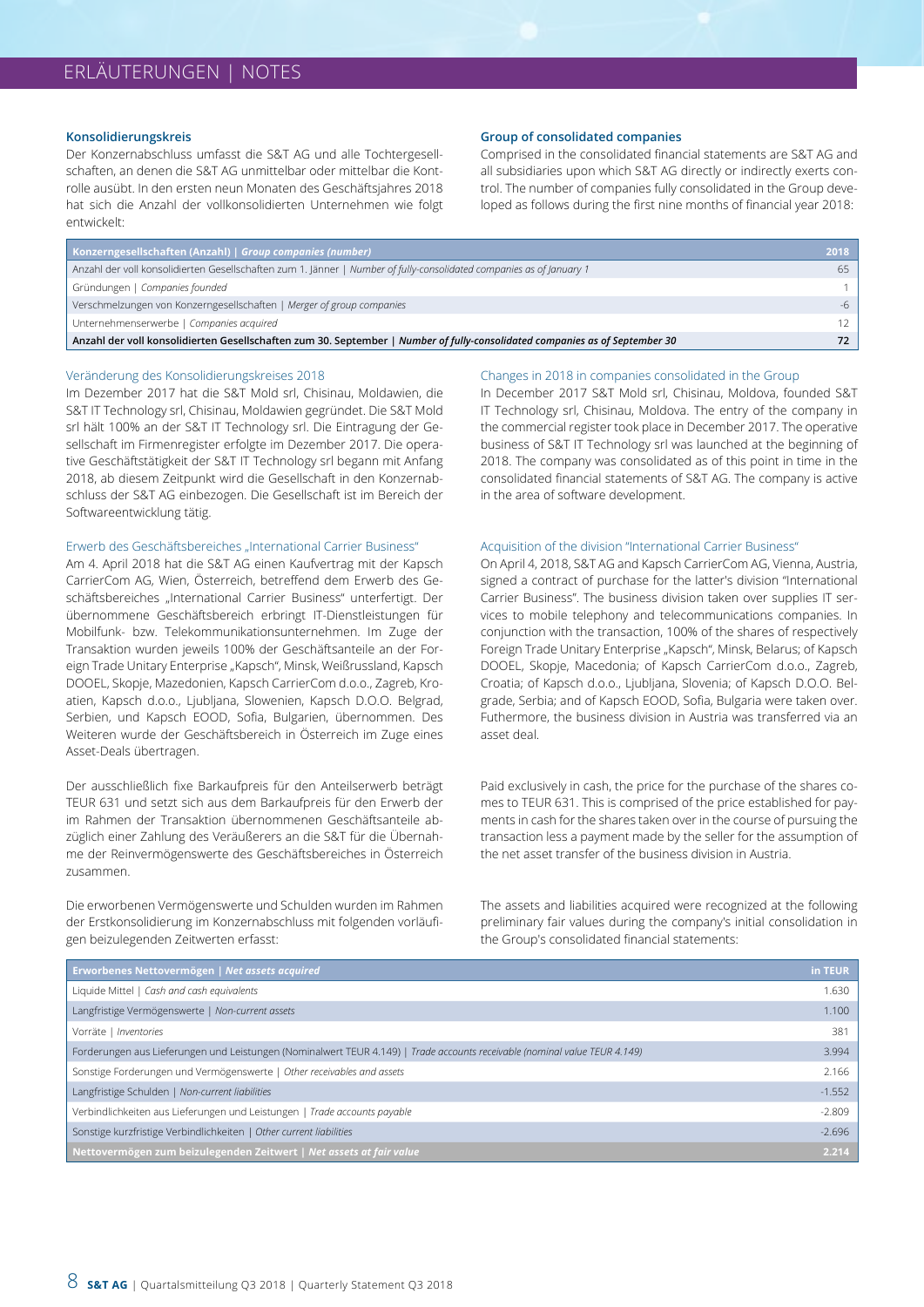# ERLÄUTERUNGEN | NOTES

| Negativer Unterschiedsbetrag   Badwill                              | in TEUR  |
|---------------------------------------------------------------------|----------|
| Ubertragene Gegenleistung   Consideration transferred               | 631      |
| Nettovermögen zum beizulegenden Zeitwert   Net assets at fair value | $-2214$  |
| Negativer Unterschiedsbetrag   Badwill                              | $-1.583$ |

Der sich aus der vorläufigen Kaufpreisallokation ergebende negative Unterschiedsbetrag wurde in den sonstigen betrieblichen Erträgen erfasst.

Die Analyse des Zahlungsmittelflusses aufgrund des Unternehmenserwerbs stellt sich wie folgt dar:

The badwill arising from the preliminary purchase price allocation was reported in the other income.

The analysis of the cash flows arising from the acquisition of the company takes the following form:

| Nettozahlungsmittelfluss   Net flow of cash                                                         | in TEUR |
|-----------------------------------------------------------------------------------------------------|---------|
| Kaufpreis in bar beglichen   Purchase price paid in cash                                            | -631    |
| Mit dem Tochterunternehmen übernommene Zahlungsmittel   Cash assumed through takeover of subsidiary | 1.630   |
| $\blacksquare$ Cashflow aus Investitionstätigkeit   Cash flow from investing activities             | 999     |

Die erworbenen Gesellschaften haben seit dem Zeitpunkt der Vollkonsolidierung TEUR 7.578 zum Konzernumsatz und TEUR -242 zum Konzernergebnis beigetragen. Wäre die Erstkonsolidierung der Gesellschaft zum 1. Jänner 2018 erfolgt, hätten sich die Umsatzerlöse des Konzerns um TEUR 3.495 und das Konzernergebnis um TEUR 112 verändert.

## Erwerb von 100% der Anteile an der Active Internet Performance GmbH, Wien, Österreich

Am 23. April 2018 hat die S&T AG einen Abtretungsvertrag über den Erwerb von 100% der Geschäftsanteile an der Active Internet Performance GmbH, Wien, Österreich, unterfertigt. Die Active Internet Performance GmbH ist ein IT-Dienstleister mit namhaften Kunden und hat sich im Laufe der letzten Jahre im Bereich Netzwerk und Netzwerksicherheit spezialisiert, insbesondere auf Local Area Networks und Wide Area Networks. Die Gesellschaft wird ab dem 1. Mai 2018 in den Konzernabschluss der S&T AG einbezogen, da gemäß Abtretungsvertrag ab diesem Zeitpunkt sämtliche Rechte und Pflichten auf den Käufer übergegangen sind. Der ausschließlich fixe Barkaufpreis für den Anteilserwerb beträgt TEUR 500.

Die erworbenen Vermögenswerte und Schulden wurden im Rahmen der Erstkonsolidierung im Konzernabschluss mit folgenden vorläufigen beizulegenden Zeitwerten erfasst:

Since being fully consolidated in the consolidated financial statements, the companies acquired have contributed TEUR 7,578 to revenues and TEUR -242 to net income. Had the initial consolidation of the companies taken place as of January 1, 2018, the Group's revenues would have been increased by TEUR 3,495 and net income by TEUR 112.

## Acquisition of 100% of the shares of Active Internet Performance GmbH, Vienna, Austria

On April 23, 2018, S&T AG signed a contract of assignment foreseeing the acquisition of 100% of the shares of Active Internet Performance GmbH, Vienna, Austria. Active Internet Performance GmbH is a provider of IT services to well-regarded clients. Over the past few years, it has established itself as a specialist for networks and network security, particularly local area networks and wide area networks. The company was consolidated as of May 1, 2018 in the consolidated financial statements of S&T AG, as this was the point in time set in the assignment agreement for the transferring of all rights and duties to the purchaser. Paid exclusively in cash, the price for the purchasing of shares came to TEUR 500.

The assets and liabilities acquired were recognized at the following preliminary fair values during the company's initial consolidation in the consolidated financial statements:

| Erworbenes Nettovermögen   Net assets acquired                                                                         | in TEUR |
|------------------------------------------------------------------------------------------------------------------------|---------|
| Liquide Mittel   Cash and cash equivalents                                                                             | 169     |
| Langfristige Vermögenswerte   Non-current assets                                                                       | 378     |
| Vorräte   Inventories                                                                                                  | 52      |
| Forderungen aus Lieferungen und Leistungen (Nominalwert TEUR 169)   Trade accounts receivable (nominal value TEUR 169) | 156     |
| Sonstige Forderungen und Vermögenswerte   Other receivables and assets                                                 | 56      |
| Passive latente Steuern   Deferred tax liabilities                                                                     | $-67$   |
| Verbindlichkeiten aus Lieferungen und Leistungen   Trade accounts payable                                              | -56     |
| Sonstige kurzfristige Verbindlichkeiten   Other current liabilities                                                    | $-232$  |
| Nettovermögen zum beizulegenden Zeitwert   Net assets at fair value                                                    | 456     |
| Geschäfts- oder Firmenwert   Goodwill                                                                                  | in TEUR |
| Übertragene Gegenleistung   Consideration transferred                                                                  | 500     |
| Nettovermögen zum beizulegenden Zeitwert   Net assets at fair value                                                    | $-456$  |
| Geschäfts- oder Firmenwert   Goodwill                                                                                  | 44      |

Der sich aus der vorläufigen Kaufpreisallokation ergebende Geschäfts- oder Firmenwert wurde dem Segment "IT Services" zugeordnet.

The goodwill arising from the preliminary purchase price allocation was assigned to the "IT Services" segment.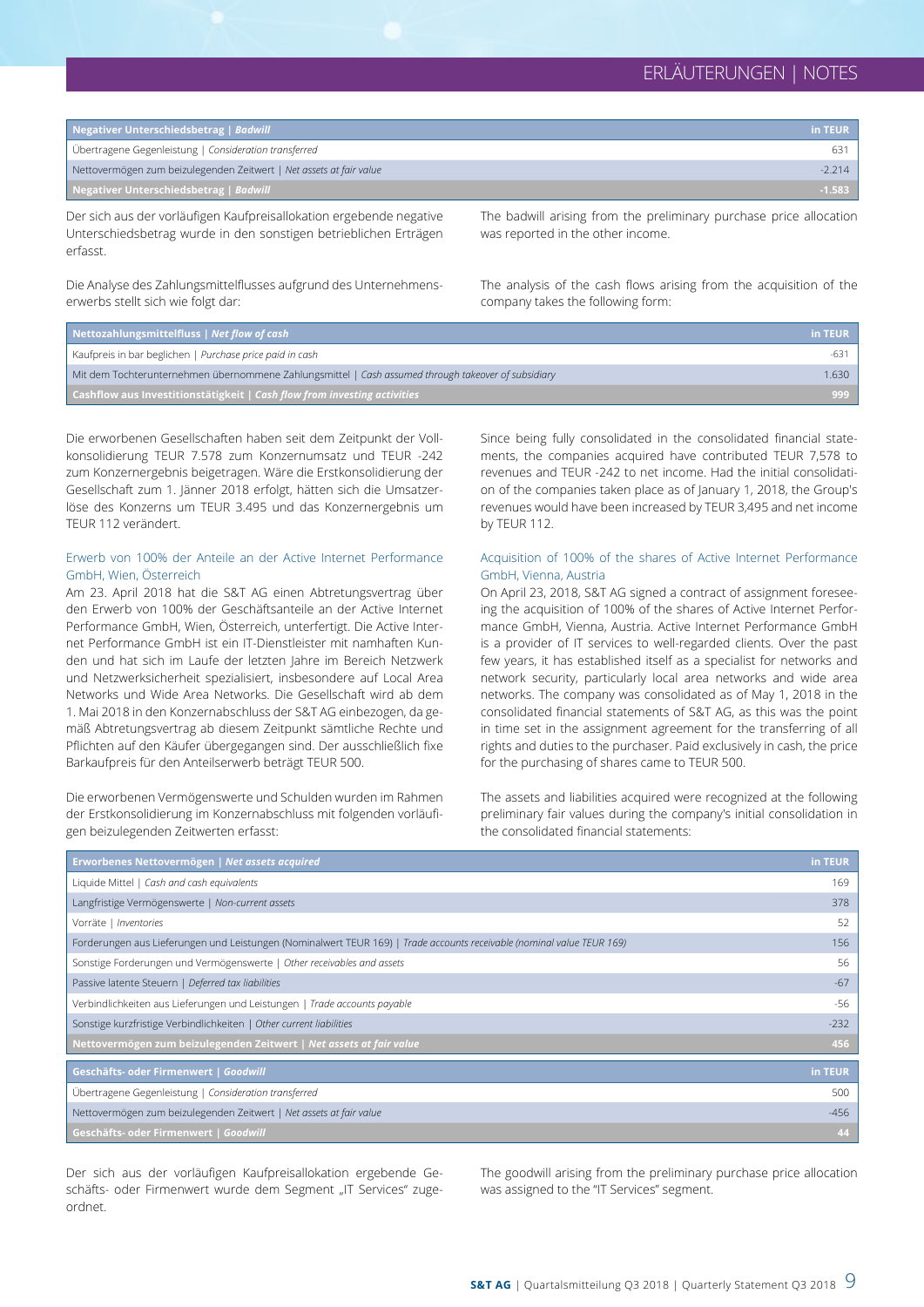| Die Analyse des Zahlungsmittelflusses aufgrund des Unternehmens- | The anal |
|------------------------------------------------------------------|----------|
| erwerbs stellt sich wie folgt dar:                               | company  |

ysis of the cash flows arising from the acquisition of the takes the following form:

| Nettozahlungsmittelfluss   Net flow of cash                                                         | in TEUR |
|-----------------------------------------------------------------------------------------------------|---------|
| Kaufpreis in bar beglichen   Purchase price paid in cash                                            | $-500$  |
| Mit dem Tochterunternehmen übernommene Zahlungsmittel   Cash assumed through takeover of subsidiary | 169     |
| Cashflow aus Investitionstätigkeit   Cash flow from investing activities                            | $-331$  |

Die Active Internet Performance GmbH hat seit dem Zeitpunkt der Vollkonsolidierung TEUR 579 zum Konzernumsatz und TEUR -56 zum Konzernergebnis beigetragen. Wäre die Erstkonsolidierung der Gesellschaft zum 1. Jänner 2018 erfolgt, hätten sich die Umsatzerlöse des Konzerns um TEUR 675 und das Konzernergebnis um TEUR 48 verändert.

### Erwerb von jeweils 100% der Anteile an der exceet Austria GmbH, Ebbs, Österreich, exceet electronics GmbH, Ebbs, Österreich, exceet electronics AG, Rotkreuz, Schweiz, exceet electronics GmbH, Großbettlingen, Deutschland

Mit aufschiebend bedingtem Kaufvertrag vom 29. Juni 2018 erwarb die S&T Gruppe vier Gesellschaften der exceet Group AG, Rotkreuz, Schweiz. Die übernommenen Gesellschaften sind im Bereich Embedded Systems tätig und in Deutschland, Österreich und der Schweiz ansässig. Mit dieser Transaktion beabsichtigt die S&T Gruppe ihre Stellung im Embedded Systems Bereich in Europa weiter auszubauen und durch Kombination mit neuen Softwarelösungen die Margen der ehemaligen exceet Gesellschaften weiter zu steigern. Die für das Closing der Transaktion notwendigen wettbewerbsbehördlichen Genehmigungen in Deutschland und Österreich wurden am 27. Juli 2018 erteilt.

Der ausschließlich fixe Barkaufpreis für den Anteilserwerb beträgt TEUR 21.762.

Die erworbenen Vermögenswerte und Schulden wurden im Rahmen der Erstkonsolidierung im Konzernabschluss mit folgenden vorläufigen beizulegenden Zeitwerten erfasst:

Since being fully consolidated in the Group, Active Internet Performance GmbH has contributed TEUR 579 to revenues and TEUR -56 to net income. Had the initial consolidation taken place as of January 1, 2018, Group revenues would have been increased by TEUR 675 and net income by TEUR 48.

Acquisition of respectively 100% of the shares of exceet Austria GmbH, Ebbs, Austria, exceet electronics GmbH, Ebbs, Austria, exceet electronics AG, Rotkreuz, Switzerland, exceet electronics GmbH, Großbettlingen, Germany

Via a conditions fulfillment-dependent contract dated June 29, 2018, the S&T Group acquired four companies of the exceet Group AG, Rotkreuz, Switzerland. The companies acquired are active in the field of embedded systems and are located in Germany, Austria and Switzerland. This transaction furthers the S&T Group's plans to enhance its position on Europe's embedded systems markets. Through the combination of the offering with new software solutions, margin increases shall be realized at the former exceet companies. The approvals required to perform the closing were granted by anti-trust authorities in Germany and Austria on July 27, 2018.

Paid exclusively in cash, the price of the acquisition comes to TEUR 21,762.

The assets and liabilities acquired were reported at the following preliminary fair values in the course of their initial consolidation in the consolidated financial statements:

| Erworbenes Nettovermögen   Net assets acquired                                                                             | in TEUR   |
|----------------------------------------------------------------------------------------------------------------------------|-----------|
| Liquide Mittel   Cash and cash equivalents                                                                                 | 1.097     |
| Langfristige Vermögenswerte   Non-current assets                                                                           | 5.438     |
| Vorräte   Inventories                                                                                                      | 22.551    |
| Forderungen aus Lieferungen und Leistungen (Nominalwert TEUR 7.291)   Trade accounts receivable (nominal value TEUR 7.291) | 6.970     |
| Sonstige Forderungen und Vermögenswerte   Other receivables and assets                                                     | 993       |
| Langfristige Schulden   Non-current liabilities                                                                            | $-2.367$  |
| Passive latente Steuern   Deferred tax liabilities                                                                         | $-828$    |
| Verbindlichkeiten aus Lieferungen und Leistungen   Trade accounts payable                                                  | $-6.996$  |
| Sonstige kurzfristige Verbindlichkeiten   Other current liabilities                                                        | $-15.825$ |
| Nettovermögen zum beizulegenden Zeitwert   Net assets at fair value                                                        | 11.033    |
|                                                                                                                            |           |
| Geschäfts- oder Firmenwert   Goodwill                                                                                      | in TEUR   |
| Übertragene Gegenleistung   Consideration transferred                                                                      | 21.762    |
| Nettovermögen zum beizulegenden Zeitwert   Net assets at fair value                                                        | $-11.033$ |
| Geschäfts- oder Firmenwert   Goodwill                                                                                      | 10.729    |

Der sich aus der vorläufigen Kaufpreisallokation ergebende Geschäfts- oder Firmenwert wurde dem Segment "IoT Solutions" zugeordnet.

Die Analyse des Zahlungsmittelflusses aufgrund des Unternehmenserwerbs stellt sich wie folgt dar:

The goodwill arising from the preliminary purchase price allocation was assigned to the "IoT Solutions" segment.

The analysis of the cash flows arising from the acquisition of the company takes the following form: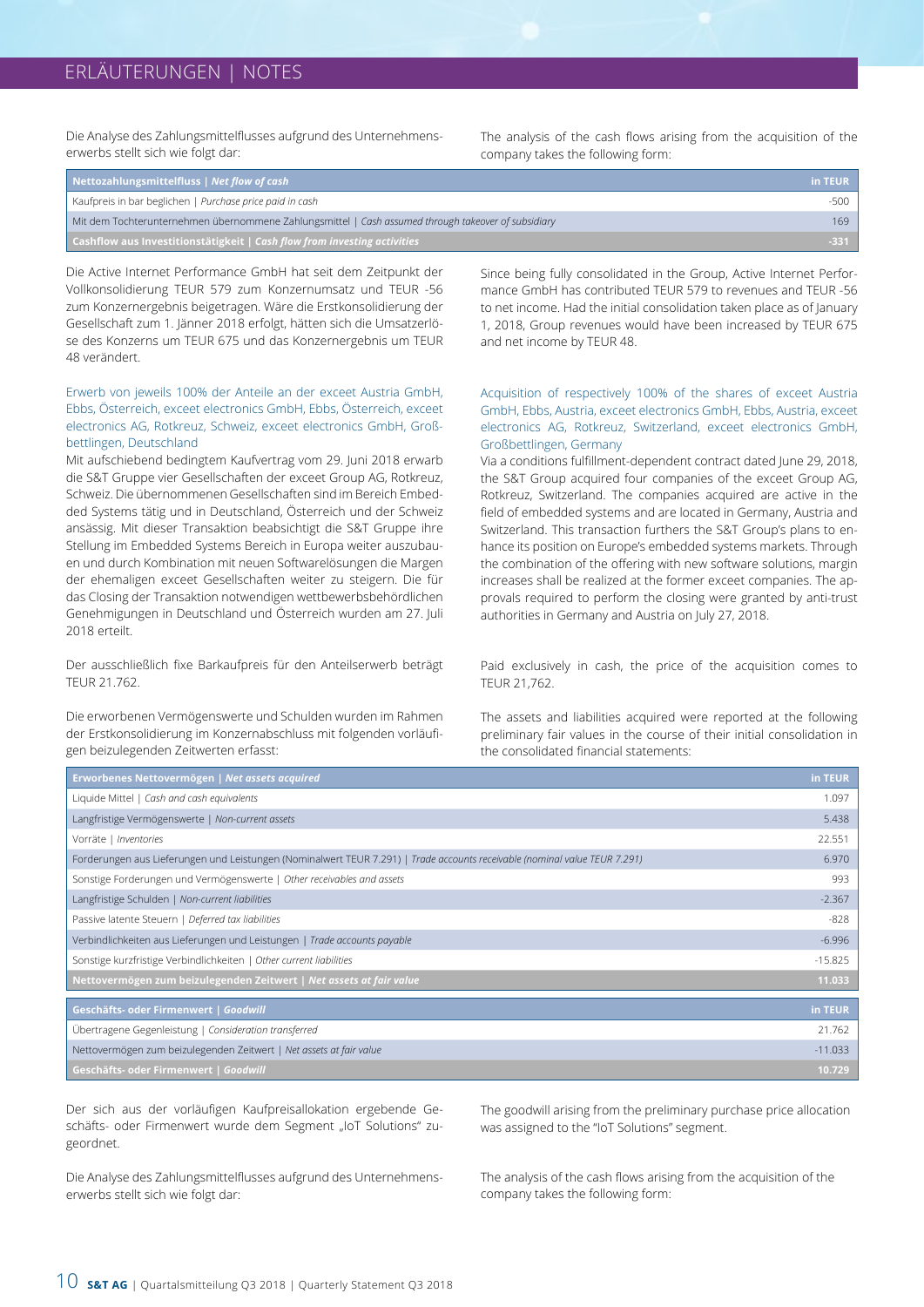# ERLÄUTERUNGEN | NOTES

| Nettozahlungsmittelfluss   Net flow of cash                                                         | in TEUR   |
|-----------------------------------------------------------------------------------------------------|-----------|
| Kaufpreis in bar beglichen   Purchase price paid in cash                                            | $-21.762$ |
| Mit dem Tochterunternehmen übernommene Zahlungsmittel   Cash assumed through takeover of subsidiary | 504       |
| Cashflow aus Investitionstätigkeit $\sqrt{ }$ Cash flow from investing activities                   | $-21.258$ |

Die erworbenen Gesellschaften haben seit dem Zeitpunkt der Vollkonsolidierung TEUR 12.173 zum Konzernumsatz und TEUR 1.008 zum Konzernergebnis beigetragen. Wäre die Erstkonsolidierung der Gesellschaft zum 1. Jänner 2018 erfolgt, hätten sich die Umsatzerlöse des Konzerns um TEUR 41.316 und das Konzernergebnis um TEUR -1.755 verändert.

#### Erwerb von 100% der Anteile an der Fair Value Com SRL, Bukarest, Rumänien

Mit Kaufvertrag vom 31. Juli 2018 erwarb die S&T Rumänien, ein verbundenes Unternehmen der S&T AG, schrittweise die Fair Value Com SRL, Bukarest, Rumänien. Die übernommene Gesellschaft ist im Bereich der SAP Implementierung und Betrieb tätig und bietet diese Dienstleistungen ausschließlich am rumänischen Markt an. Mit dieser Transaktion erlangt die S&T Rumänien benötigtes Know-How und Kapazitäten zur Umsetzung von SAP Projekten am lokalen Markt. Die Gesellschaft wird ab dem 1. August 2018 in den Konzernabschluss der S&T AG einbezogen, da gemäß Abtretungsvertrag ab diesem Zeitpunkt sämtliche Rechte und Pflichten auf den Käufer übergegangen sind. Der ausschließlich fixe Barkaufpreis für den Anteilserwerb beträgt TEUR 835.

Die erworbenen Vermögenswerte und Schulden wurden im Rahmen der Erstkonsolidierung im Konzernabschluss mit folgenden vorläufigen beizulegenden Zeitwerten erfasst:

Since having been fully consolidated, the companies acquired have contributed TEUR 12,173 to revenues and TEUR 1,008 to net income. Had the initial consolidation taken place on January 1, 2018, revenues would have been increased by TEUR 41,316 and net income by TEUR -1,755.

#### Acquisition of 100% of the shares of Fair Value Com SRL, Bucharest, Romania

In a contract of purchase dated July 31, 2018, S&T Romania, a company affiliated with S&T AG, acquired on a step-by-step basis Fair Value Com SRL, Bucharest, Romania. The company acquired is active in the area of SAP implementation and operation. It offers these services exclusively on the Romanian market. This transaction has enabled S&T Romania to gain the know-how and capacities required to implement SAP projects on the local market. The company is to be consolidated as of August 1, 2018 in the consolidated financial statements of S&T AG, as this is the point in time stipulated in the contract of transfer at which all rights and duties are to devolve to the purchaser. Paid exclusively in cash, the price of the acquisition of shares comes to TEUR 835.

The assets and liabilities acquired were reported at the following preliminary fair values in the course of their initial consolidation in the consolidated financial accounts:

| Erworbenes Nettovermögen   Net assets acquired                                                                         | in TEUR |
|------------------------------------------------------------------------------------------------------------------------|---------|
| Liquide Mittel   Cash and cash equivalents                                                                             | 318     |
| Langfristige Vermögenswerte   Non-current assets                                                                       | 336     |
| Forderungen aus Lieferungen und Leistungen (Nominalwert TEUR 775)   Trade accounts receivable (nominal value TEUR 775) | 283     |
| Sonstige Forderungen und Vermögenswerte   Other receivables and assets                                                 | 223     |
| Passive latente Steuern   Deferred tax liabilities                                                                     | -63     |
| Verbindlichkeiten aus Lieferungen und Leistungen   Trade accounts payable                                              | $-266$  |
| Sonstige kurzfristige Verbindlichkeiten   Other current liabilities                                                    | $-302$  |
| Nettovermögen zum beizulegenden Zeitwert   Net assets at fair value                                                    | 529     |
| Geschäfts- oder Firmenwert   Goodwill                                                                                  | in TEUR |
| Übertragene Gegenleistung   Consideration transferred                                                                  | 834     |
| Nettovermögen zum beizulegenden Zeitwert   Net assets at fair value                                                    | $-529$  |
| Geschäfts- oder Firmenwert   Goodwill                                                                                  | 305     |

Der sich aus der vorläufigen Kaufpreisallokation ergebende Geschäfts- oder Firmenwert wurde dem Segment "IT Services" zugeordnet.

Die Analyse des Zahlungsmittelflusses aufgrund des Unternehmenserwerbs stellt sich wie folgt dar:

The goodwill arising from the preliminary purchase price allocation was assigned to the "IT Services" segment.

The analysis of the cash flows arising from the acquisition of the company takes the following form:

| Nettozahlungsmittelfluss   Net flow of cash                                                         | in TEUR |
|-----------------------------------------------------------------------------------------------------|---------|
| Kaufpreis in bar beglichen   Purchase price paid in cash                                            | -835    |
| Mit dem Tochterunternehmen übernommene Zahlungsmittel   Cash assumed through takeover of subsidiary | 318     |
| Cashflow aus Investitionstätigkeit   Cash flow from investing activities                            | $-517$  |

Die Fair Value Com SRL hat seit dem Zeitpunkt der Vollkonsolidierung TEUR 314 zum Konzernumsatz und TEUR -20 zum Konzernergebnis beigetragen. Wäre die Erstkonsolidierung der Gesellschaft zum

Since having been fully consolidated, Fair Value Com SRL has contributed TEUR 314 to revenues and TEUR -20 to net income. Had the initial consolidation of the company taken place on January 1, 2018,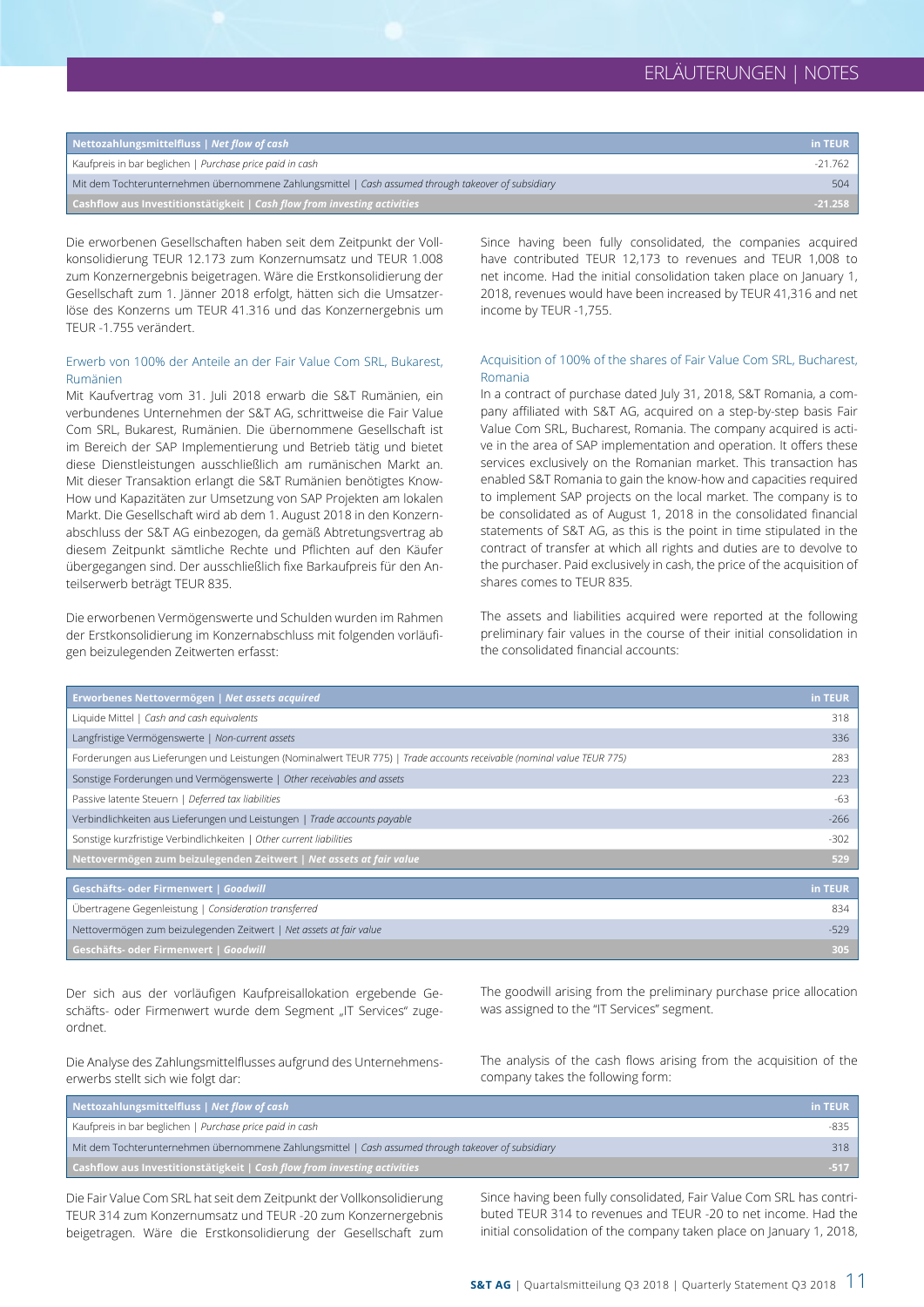1. Jänner 2018 erfolgt, hätten sich die Umsatzerlöse des Konzerns um TEUR 1.345 und das Konzernergebnis um TEUR 137 verändert.

### Erwerb des Geschäftsbetriebes Open Networking Platform von der Inocybe Technologies Inc., Montreal, Kanada

Mit Kaufangebot vom 19. Juli 2018, angenommen am 20. Juli 2018, erwarb die Kontron Canada Inc., ein verbundenes Unternehmen der S&T AG, im Wege eines Assetkaufvertrages das operative Geschäft der Inocybe Technologies Inc., Montreal, Kanada. Inocybe entwickelt insbesondere Softwarelösungen für Telekommunikationsunternehmen und kooperierte bereits in der Vergangenheit mit der Kontron Canada Inc. im Kommunikationsbereich. Inocybe ist mit ihren Lösungen in den USA, Kanada und Europa präsent. Durch diese Akquisition soll das Software-Know-How im Embedded Systems Bereich weiter ausgebaut werden und der Softwareanteil in diesem Segment schrittweise erhöht und an das "IoT Solutions" Segment herangeführt werden. Das Closing der Transaktion erfolgte am 30. Juli 2018. Ab diesem Zeitpunkt wird der erworbene Geschäftsbetrieb in den Konzernabschluss der S&T AG einbezogen.

Die erworbenen Vermögenswerte und Schulden wurden im Rahmen der Erstkonsolidierung im Konzernabschluss mit folgenden vorläufigen beizulegenden Zeitwerten erfasst:

revenues would have been increased by TEUR 1,345 and net income by TEUR 137.

### Acquisition of the Open Networking Platform business from Inocybe Technologies Inc., Montreal, Canada

Via an offer to purchase dated July 19, 2018, and accepted on July 20, 2018, Kontron Canada Inc., a company affiliated with S&T AG, acquired via an asset purchase contract the operative business of Inocybe Technologies Inc., Montreal, Canada. Inocybe develops especially software solutions used by telecommunication companies. It already had a working relationship with Kontron Canada Inc. in the communications area. Inocybe markets its solutions in the USA, Canada and Europe. This acquisition was made to further augment the Group's know-how in the area of embedded systems. This will lead to the step-by-step increasing of the share accounted for by software in this segment's offerings and bring it up to the "IoT Solutions" segment. The transaction's closing took place on July 30, 2018. As of this date, the business acquired was consolidated in the consolidated financial statements of S&T AG.

The assets and liabilities acquired were reported at the following preliminary fair values in the course of their initial consolidation in the consolidated financial statements:

| Erworbenes Nettovermögen   Net assets acquired                            | in TEUR |
|---------------------------------------------------------------------------|---------|
| Liquide Mittel   Cash and cash equivalents                                | 5       |
| Langfristige Vermögenswerte   Non-current assets                          | 828     |
| Verbindlichkeiten aus Lieferungen und Leistungen   Trade accounts payable | $-435$  |
| Sonstige kurzfristige Verbindlichkeiten   Other current liabilities       | $-284$  |
| Nettovermögen zum beizulegenden Zeitwert   Net assets at fair value       | 114     |
| Geschäfts- oder Firmenwert   Goodwill                                     | in TEUR |
| Übertragene Gegenleistung   Consideration transferred                     | 4.289   |
| Nettovermögen zum beizulegenden Zeitwert   Net assets at fair value       | $-114$  |
| Geschäfts- oder Firmenwert   Goodwill                                     | 4.175   |

Der sich aus der vorläufigen Kaufpreisallokation ergebende Geschäfts- oder Firmenwert wurde dem Segment "Embedded Systems" zugeordnet.

Die Analyse des Zahlungsmittelflusses aufgrund des Unternehmenserwerbs stellt sich wie folgt dar:

The goodwill arising from the preliminary purchase price allocation was assigned to the "Embedded Systems" segment.

The analysis of the cash flows arising from the acquisition of the company takes the following form:

| Nettozahlungsmittelfluss   Net flow of cash                                                         | in TEUR  |
|-----------------------------------------------------------------------------------------------------|----------|
| Kaufpreis in bar beglichen   Purchase price paid in cash                                            | -4.289   |
| Mit dem Tochterunternehmen übernommene Zahlungsmittel   Cash assumed through takeover of subsidiary |          |
| Cashflow aus Investitionstätigkeit   Cash flow from investing activities                            | $-4.284$ |

## Erwerb der Anteile ohne beherrschenden Einfluss an der Kontron Canada Inc., Boisbriand, Kanada

Am 21. September 2018 hat die S&T AG einen Aktienkauf- und Sacheinlagevertrag über den Erwerb des ausstehenden 49%-Anteils an der Kontron Canada Inc. geschlossen. Verkäuferin bzw. Sacheinlegerin ist die Ennoconn Investment Holdings Co. Ltd. Die Ennoconn Investment Holdings Co. Ltd gilt als ein der S&T AG nahestehendes Unternehmen, da die S&T AG in den Konsolidierungskreis der Ennoconn Corporation auf Basis einer de-facto Kontrolle einbezogen ist. Der Kaufpreis für den Erwerb des 49%-Anteils an der Kontron Canada Inc. setzt sich aus der Ausgabe von 2.177.711 neuen Aktien zu einem Ausgabebetrag von EUR 23,37 je Aktie gegen Sacheinlage sowie einer baren Zuzahlung von EUR 0,15 je neuer Aktie zusammen. Die übernommenen Anteile ohne Beherrschung belaufen sich zum Übernahmestichtag auf rund TEUR 16.991.

#### Acquisition of non-controlling minority interests in Kontron Canada Inc., Boisbriand, Canada

On September 21, 2018, S&T AG concluded a contract for the purchase of stock and consideration leading to the acquisition of the 49% stake outstanding in Kontron Canada Inc. Seller and furnisher of consideration is Ennoconn Investment Holdings Co. Ltd. Ennoconn Investment Holdings Co. Ltd is regarded as being a company that is affiliated with S&T AG, due to S&T AG being consolidated in the group of companies belonging to Ennoconn Corporation on the basis of the latter's exerting de facto control over the former. The price for the purchasing of the 49% stake in Kontron Canada Inc. is comprised of the issuance of 2,177,711 new shares at a price of issuance of EUR 23.37 per share against contribution in kind and the supplemental payment of cash amounting to EUR 0.15 per new share. The non-controlling interests acquired were measured as of the date of their assumption at some TEUR 16,991.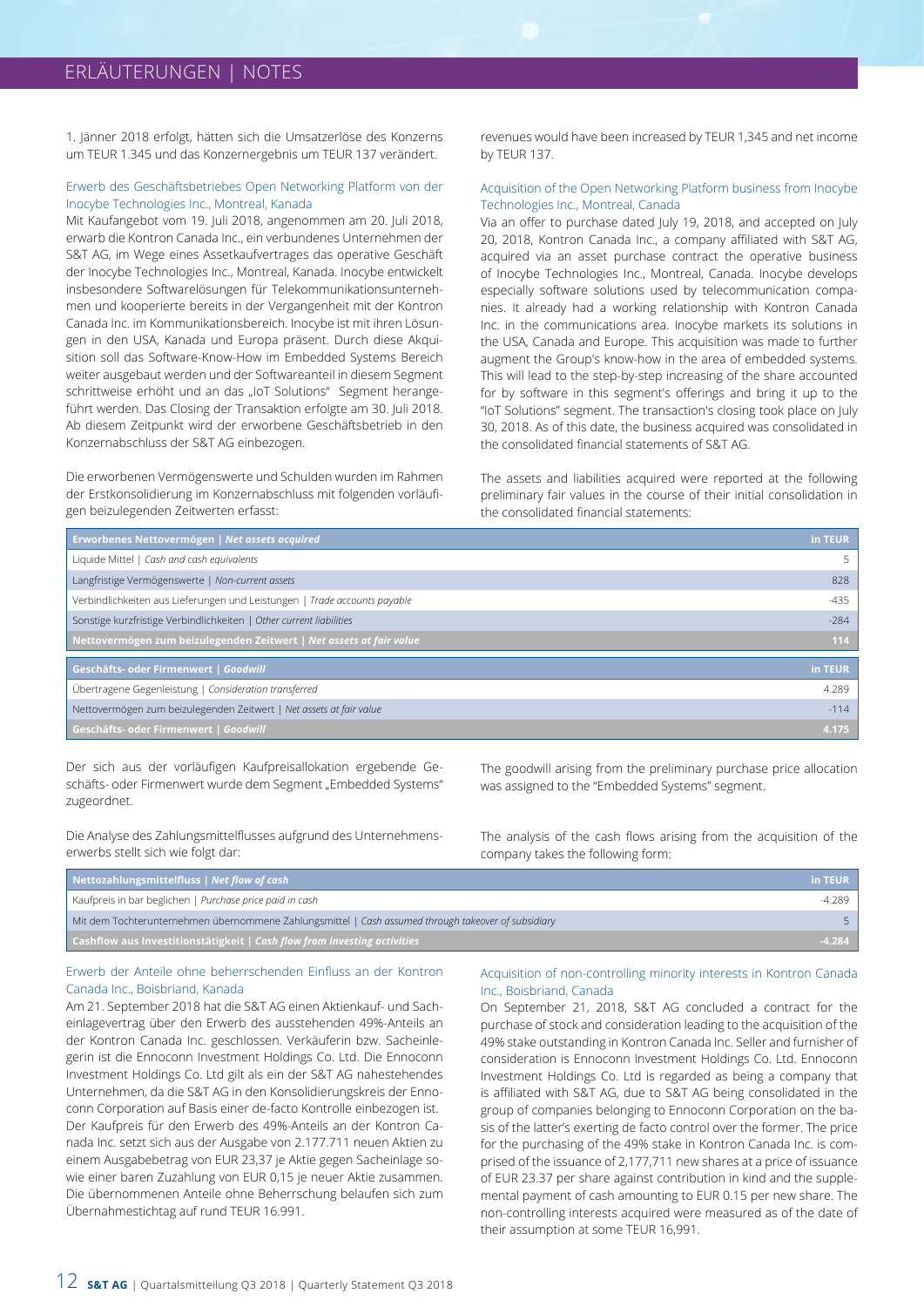#### **Eigenkapital**

Zum 30. September 2018 betrug das Grundkapital der S&T AG TEUR 63.911 (31. Dezember 2017: TEUR 63.442) und ist in 63.911.392 (31. Dezember 2017: 63.442.392) auf Inhaber lautenden Stückaktien ohne Nennbetrag zerlegt. Die Entwicklung stellt sich wie folgt dar:

#### **Equity**

As of September 30, 2018, the share capital of S&T AG amounted to TEUR 63,911 (December 31, 2017: TEUR 63,442), and is divided into 63,911,392 (December 31, 2017: 63,442,392) non-par value bearer shares. The equity developed as follows:

On September 21, 2018 the Supervisory Board of S&T AG granted its approval to the increase of the company's share capital in return for stock through the partial utilization of the approved capital of the company. This increases the share capital from EUR 63,911,392 by EUR 2,177,711. This is to be accompanied by the exclusion of the rights of subscription held by extant shareholders of S&T AG. The new shares are to be subscribed for by Ennoconn Investment Holdings Co. Ltd, which is to consign as consideration 49% of the shares of Kontron Canada Inc. As of September 30, 2018, the increasing of the share capital had not yet been entered in the commercial register.

|                                                                                        | 2018   | 2017   |
|----------------------------------------------------------------------------------------|--------|--------|
| Gezeichnetes Kapital zum 1. Jänner   Subscribed capital as of January 1                | 63.442 | 48.927 |
| + Kapitalerhöhung aus bedingtem Kapital   + Increase in capital by conditional capital | 469    |        |
| Gezeichnetes Kapital zum 30. September   Subscribed capital as of September 30         | 63.911 | 49.038 |

Der Aufsichtsrat der S&T AG erteilte am 21. September 2018 seine Zustimmung das Grundkapital der Gesellschaft unter teilweiser Ausnutzung des genehmigten Kapitals der Gesellschaft gegen Sacheinlage von EUR 63.911.392 um EUR 2.177.711 zu erhöhen und das Bezugsrecht bestehender Aktionäre der S&T AG auszuschließen. Die neuen Aktien werden von der Ennoconn Investment Holdings Co. Ltd gegen Sacheinlage von 49% der Aktien an der Kontron Canada Inc. gezeichnet. Die Erhöhung des Grundkapitals war zum 30. September 2018 im Firmenbuch noch nicht eingetragen.

Aufgrund der am 21. September 2018 erfolgten Übertragung der Aktien an der Kontron Canada Inc. an die S&T AG und der noch nicht durchgeführten Sachkapitalerhöhung, wird die Eigenkapitaltransaktion in der vorliegenden Zwischenmitteilung als "Geleistete Einlage zur Durchführung einer Sachkapitalerhöhung" dargestellt.

#### **Gezahlte Dividende**

Die für das Geschäftsjahr 2017 vorgeschlagene Dividende in Höhe von EUR 0,13 je Aktie wurde in der 19. ordentlichen Hauptversammlung vom 4. Juni 2018 beschlossen. Die Zahlung der Dividende erfolgte am 11. Juni 2018.

#### **Ereignisse nach dem Abschlussstichtag**

- Mit Kaufvertrag vom 27. September 2018 hat die S&T CZ s.r.o., ein verbundenes Unternehmen der S&T AG, sämtliche Anteile an der PilsCom s.r.o., Pilsen, Tschechische Republik, erworben. Die Anteilsübertragung erfolgte am 1. Oktober 2018, wodurch die PilsCom s.r.o. ab dem vierten Quartal 2018 in den Konzernabschluss der S&T AG einbezogen wird.
- Am 13. Oktober 2018 erfolgte die Firmenbucheintragung der im Zuge der Sachkapitalerhöhung – Einlage von 49% an der Kontron Canada Inc. – ausgegebenen Aktien an der S&T AG. Das Grundkapital der S&T AG beträgt am Tag der Veröffentlichung der Zwischenmitteilung EUR 66.089.103.
- Am 31. Oktober 2018 endete das freiwillige Aktienkaufangebot an die Streuaktionäre der nicht börslich notierten Kontron S&T AG, Augsburg, Deutschland. Das Angebot war nicht limitiert und sah den Erwerb sämtlicher noch ausstehender Kontron S&T AG Aktien zu einem Preis von EUR 4,25 je Aktie vor. Im Zuge des Aktienkaufangebots hat die S&T AG weitere 666.902 Aktien an der Kontron S&T AG erworben. Somit hält die S&T AG nach Abschluss des Aktienkaufangebots 58.236.051 Aktien an der Kontron S&T AG. Dies entspricht einem Anteil von 95,1% am Grundkapital.

against consideration's yet to be performed, this equity transaction is reported in this interim report as "contribution in kind to carry out a capital increase". **Dividend paid** The nineteenth Annual General Meeting of the company was held on

June 4, 2018. It resolved the distribution of the dividend of EUR 0.13 per share proposed for financial year 2017. The distribution of the dividend took place on June 11, 2018.

Due to the transferring as of September 21, 2018 of the shares in Kontron Canada Inc. to S&T AG and to the increasing of share capital

#### **Events after the balance sheet date**

- In a contract of purchase dated September 27, 2018, S&T CZ s.r.o., a company affiliated with S&T AG, acquired all shares in PilsCom s.r.o., Pilsen, Czech Republic. The transfer of shares occurred on October 1, 2018, causing PilsCom s.r.o. to be consolidated in the consolidated financial statements of S&T AG as of the fourth quarter of 2018.
- Taking place on October 13, 2018 was the entering in the commercial register – as a result of the considerationbased share capital increase – of the shares in S&T AG issued to defray the consignment of the 49% stake in Kontron Canada Inc. As of the date of publication of this interim report, the share capital of S&T AG amounts to EUR 66,089,103.
- Expiring on October 31, 2018 was the offer made on a voluntary basis to acquire the shares held by the free float shareholders of the not publicly listed company Kontron S&T AG, Augsburg, Germany. No limits were placed on the offer, which foresaw the acquisition of all shares still outstanding in Kontron S&T AG at a price of EUR 4.25 per share. Through this offer S&T AG acquired a further 666,902 shares in Kontron S&T AG. This caused S&T AG to hold upon conclusion of the offer to purchase shares 58,236,051 shares of Kontron S&T AG. This corresponds to a 95.1% stake of the latter's share capital.

Linz, November 9, 2018

Dipl.-Ing. Hannes Niederhauser MMag. Richard Neuwirth Michael Jeske Dr. Peter Sturz Carlos Queiroz

Linz, am 9. November 2018

Dipl.-Ing. Hannes Niederhauser MMag. Richard Neuwirth Michael Jeske Dr. Peter Sturz Carlos Queiroz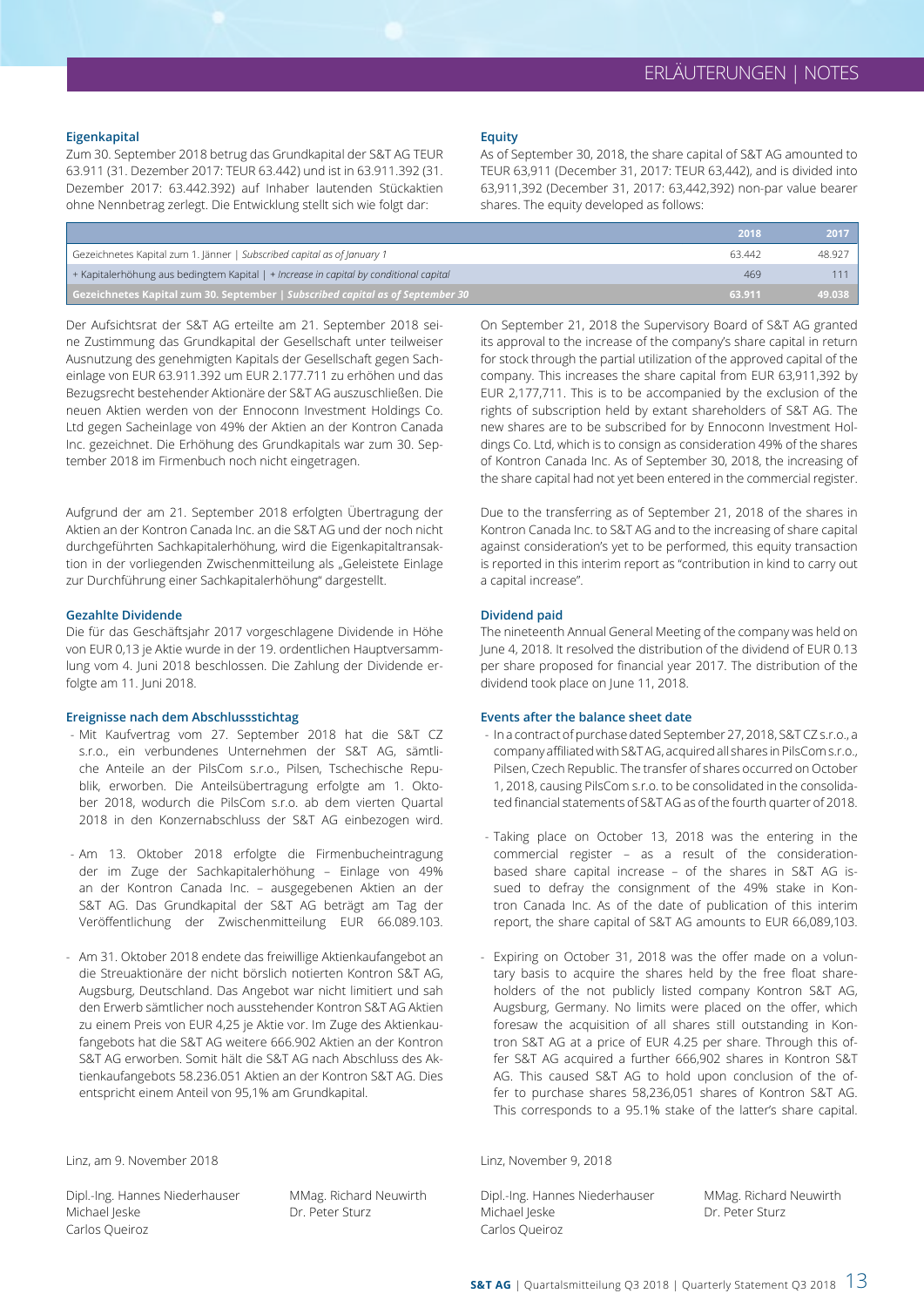Unter der Adresse http://www.snt.at/investor\_relations/geschaeftsberichte.php finden Sie ab dem jeweiligen Veröffentlichungstag unseren Geschäftsbericht und unsere Quartalsberichte und Quartalsmitteilungen. Auch eventuelle Terminaktualisierungen geben wir rechtzeitig auf unserer Website bekannt.

Diese Quartalsmitteilung ist am 9. November 2018 veröffentlicht worden. Sie liegt in deutscher und englischer Sprache vor. Maßgeblich ist stets die deutsche Fassung.

Diese Quartalsmitteilung enthält zukunftsbezogene Aussagen, die auf gegenwärtigen Annahmen und Schätzungen des Vorstandes über künftige Entwicklungen beruhen. Auch wenn wir der Ansicht sind, dass die enthaltenen Annahmen und Schätzungen realistisch und zutreffend sind, unterliegen sie gewissen Risiken und Unsicherheiten, die dazu führen können, dass die künftigen tatsächlichen Ergebnisse wesentlich von den Annahmen und Schätzungen abweichen. Zu den Faktoren, die zu einer Abweichung führen können, zählen unter anderem Veränderungen der gesamtwirtschaftlichen Lage, der Geschäfts-, Wirtschafts- und Wettbewerbssituation, Wechselkurs- und Zinsschwankungen sowie Änderungen der Geschäftsstrategie. Wir übernehmen keine Garantie, dass die künftige Entwicklung und die künftigen tatsächlichen Ergebnisse mit den in diesem Geschäftsbericht geäußerten Annahmen und Schätzungen übereinstimmen. Die in diesem Bericht getroffenen Annahmen und Schätzungen werden nicht aktualisiert.

Our annual report and our quarterly reports and statements can be found on our website http://www.snt.at/investor\_relations/reports.php from publication date. Any eventual date changes are also announced on our website in good time.

This quarterly statement was published on November 9, 2018. It is available in German and in English. The German version is authoritative.

This quarterly statement contains statements relating to the future that are based on current assumptions and estimates of the Executive Board concerning future development. Although we are of the opinion that the assumptions and estimates are realistic and correct, they are subject to certain risks and uncertainties that may cause actual future results to diverge materially from the assumptions and estimates. Factors that may result in a discrepancy include changes in the overall economic, business, financial and competitive situation, exchange and interest rate fluctuations as well as changes to the business strategy. We cannot guarantee that the future development and actual future results will coincide with the assumptions and estimates expressed in this annual report. Assumptions and estimates presented in this report will not be updated.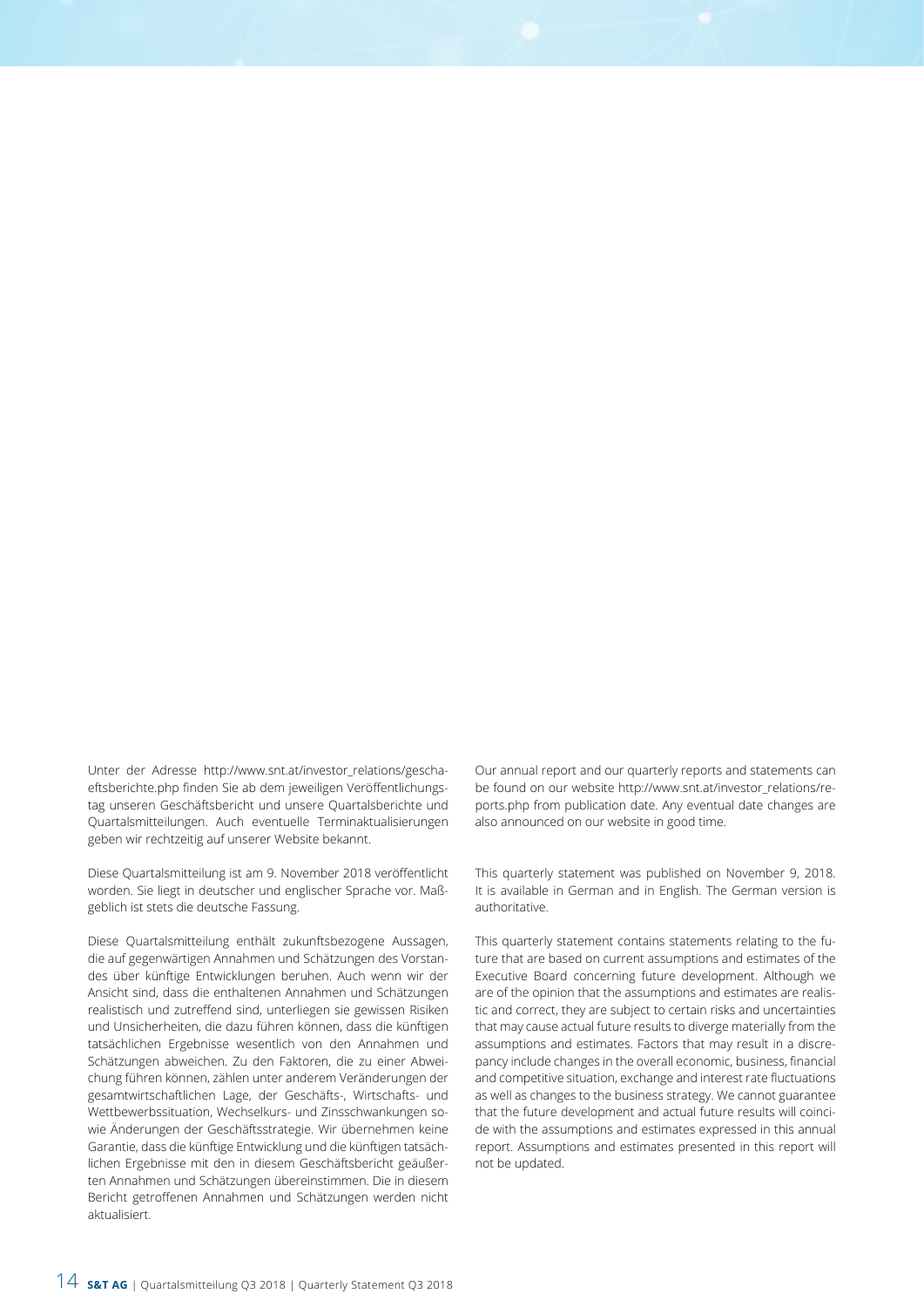**S&T AG** | Quartalsmitteilung Q3 2018 | Quarterly Statement Q3 2018 15